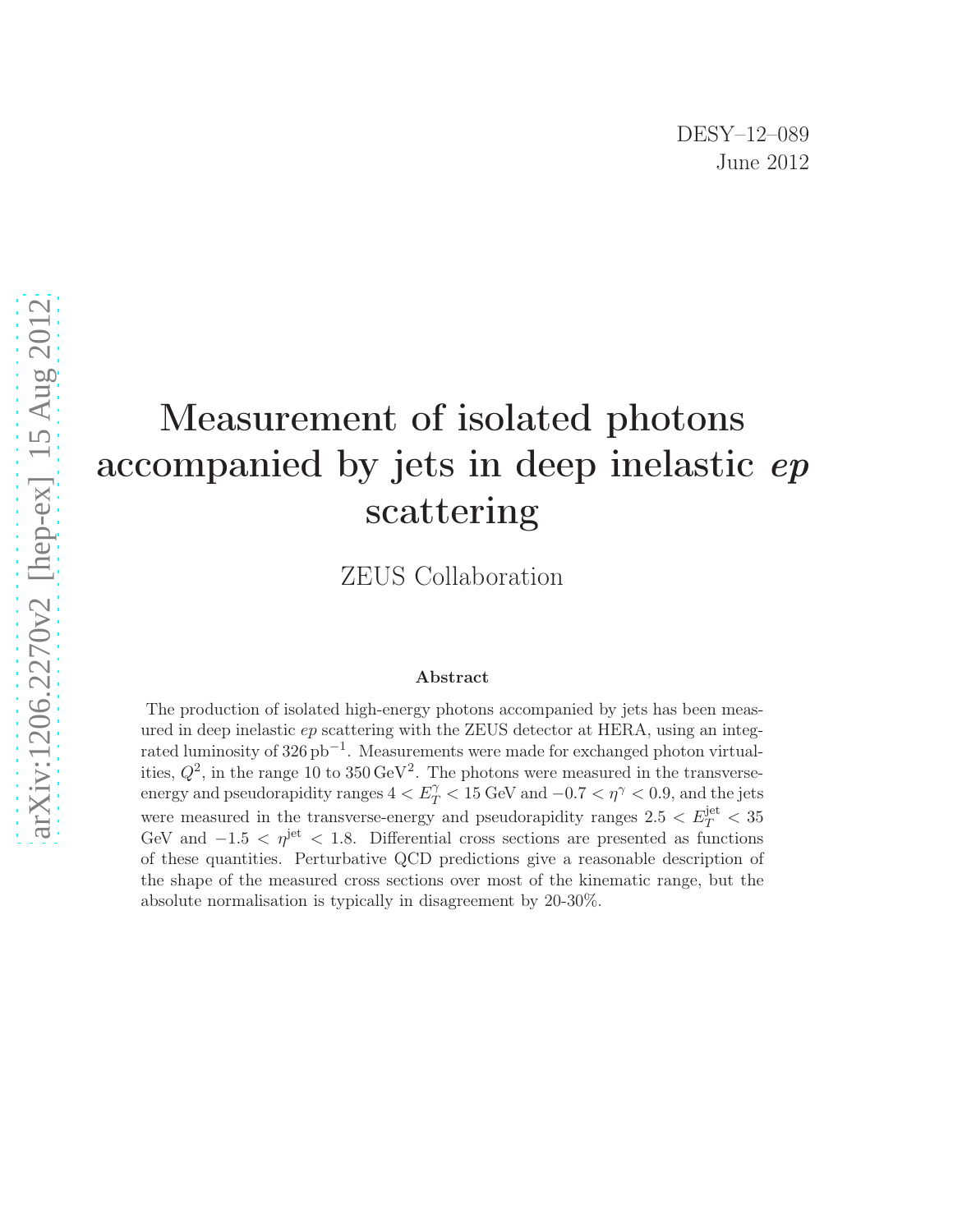## The ZEUS Collaboration

H. Abramowicz<sup>45,ai</sup>, I. Abt<sup>35</sup>, L. Adamczyk<sup>13</sup>, M. Adamus<sup>54</sup>, R. Aggarwal<sup>7,c</sup>, S. Antonelli<sup>4</sup>, P. Antonioli<sup>3</sup>, A. Antonov<sup>33</sup>, M. Arneodo<sup>50</sup>, O. Arslan<sup>5</sup>, V. Aushev<sup>26,27,aa</sup>, Y. Aushev,<sup>27,aa,ab</sup>, O. Bachynska<sup>15</sup>, A. Bamberger<sup>19</sup>, A.N. Barakbaev<sup>25</sup>, G. Barbagli<sup>17</sup>, G. Bari<sup>3</sup>, F. Barreiro<sup>30</sup>, N. Bartosik<sup>15</sup>, D. Bartsch<sup>5</sup>, M. Basile<sup>4</sup>, O. Behnke<sup>15</sup>, J. Behr<sup>15</sup>, U. Behrens<sup>15</sup>, L. Bellagamba<sup>3</sup>, A. Bertolin<sup>39</sup>, S. Bhadra<sup>57</sup>, M. Bindi<sup>4</sup>, C. Blohm<sup>15</sup>, V. Bokhonov<sup>26,aa</sup>, T. Bołd<sup>13</sup>, K. Bondarenko<sup>27</sup>, E.G. Boos<sup>25</sup>, K. Borras<sup>15</sup>, D. Boscherini<sup>3</sup>, D. Bot<sup>15</sup>, I. Brock<sup>5</sup>, E. Brownson<sup>56</sup>, R. Brugnera<sup>40</sup>, N. Brümmer<sup>37</sup>, A. Bruni<sup>3</sup>, G. Bruni<sup>3</sup>, B. Brzozowska<sup>53</sup>, P.J. Bussey<sup>20</sup>, B. Bylsma<sup>37</sup>, A. Caldwell<sup>35</sup>, M. Capua<sup>8</sup>, R. Carlin<sup>40</sup>, C.D. Catterall<sup>57</sup>, S. Chekanov<sup>1</sup>, J. Chwastowski<sup>12,e</sup>, J. Ciborowski<sup>53,am</sup>, R. Ciesielski<sup>15,h</sup>, L. Cifarelli<sup>4</sup>, F. Cindolo<sup>3</sup>, A. Contin<sup>4</sup>, A.M. Cooper-Sarkar<sup>38</sup>, N. Coppola<sup>15,i</sup>, M. Corradi<sup>3</sup>, F. Corriveau<sup>31</sup>, M. Costa<sup>49</sup>, G. D'Agostini<sup>43</sup>, F. Dal Corso<sup>39</sup>, J. del Peso<sup>30</sup>, R.K. Dementiev<sup>34</sup>, S. De Pasquale<sup>4,a</sup>, M. Derrick<sup>1</sup>, R.C.E. Devenish<sup>38</sup>, D. Dobur<sup>19,t</sup>, B.A. Dolgoshein <sup>33,†</sup>, G. Dolinska<sup>27</sup>, A.T. Doyle<sup>20</sup>, V. Drugakov<sup>16</sup>, L.S. Durkin<sup>37</sup>, S. Dusini<sup>39</sup>, Y. Eisenberg<sup>55</sup>, P.F. Ermolov <sup>34,†</sup>, A. Eskreys<sup>12,†</sup>, S. Fang<sup>15,j</sup>, S. Fazio<sup>8</sup>, J. Ferrando<sup>20</sup>, M.I. Ferrero<sup>49</sup>, J. Figiel<sup>12</sup>, M. Forrest<sup>20,w</sup>, B. Foster<sup>38,ae</sup>, G. Gach<sup>13</sup>, A. Galas<sup>12</sup>, E. Gallo<sup>17</sup>, A. Garfagnini<sup>40</sup>, A. Geiser<sup>15</sup>, I. Gialas<sup>21,x</sup>, A. Gizhko<sup>27,ac</sup>, L.K. Gladilin<sup>34,ad</sup>, D. Gladkov<sup>33</sup>, C. Glasman<sup>30</sup>, O. Gogota<sup>27</sup>, Yu.A. Golubkov<sup>34</sup>, P. Göttlicher<sup>15,k</sup>, I. Grabowska-Bołd<sup>13</sup>, J. Grebenyuk<sup>15</sup>, I. Gregor<sup>15</sup>, G. Grigorescu<sup>36</sup>, G. Grzelak<sup>53</sup>, O. Gueta<sup>45</sup>, M. Guzik<sup>13</sup>, C. Gwenlan<sup>38,af</sup>, T. Haas<sup>15</sup>, W. Hain<sup>15</sup>, R. Hamatsu<sup>48</sup>, J.C. Hart<sup>44</sup>, H. Hartmann<sup>5</sup>, G. Hartner<sup>57</sup>, E. Hilger<sup>5</sup>, D. Hochman<sup>55</sup>, R. Hori<sup>47</sup>, A. Hüttmann<sup>15</sup>, Z.A. Ibrahim<sup>10</sup>, Y. Iga<sup>42</sup>, R. Ingbir<sup>45</sup>, M. Ishitsuka<sup>46</sup>, H.-P. Jakob<sup>5</sup>, F. Januschek<sup>15</sup>, T.W. Jones<sup>52</sup>, M. Jüngst<sup>5</sup>, I. Kadenko<sup>27</sup>, B. Kahle<sup>15</sup>, S. Kananov<sup>45</sup>, T. Kanno<sup>46</sup>, U. Karshon<sup>55</sup>, F. Karstens<sup>19,*u*</sup>, I.I. Katkov<sup>15,*l*</sup>, M. Kaur<sup>7</sup>, P. Kaur<sup>7,c</sup>, A. Keramidas<sup>36</sup>, L.A. Khein<sup>34</sup>, J.Y. Kim<sup>9</sup>, D. Kisielewska<sup>13</sup>, S. Kitamura<sup>48,ak</sup>, R. Klanner<sup>22</sup>, U. Klein<sup>15,*m*</sup>, E. Koffeman<sup>36</sup>, N. Kondrashova<sup>27,ac</sup>, O. Kononenko<sup>27</sup>, P. Kooijman<sup>36</sup>, Ie. Korol<sup>27</sup>, I.A. Korzhavina<sup>34,ad</sup>, A. Kotański<sup>14,f</sup>, U. Kötz<sup>15</sup>, H. Kowalski<sup>15</sup>, O. Kuprash<sup>15</sup>, M. Kuze<sup>46</sup>, A. Lee<sup>37</sup>, B.B. Levchenko<sup>34</sup>, A. Levy<sup>45</sup>, V. Libov<sup>15</sup>, S. Limentani<sup>40</sup>, T.Y. Ling<sup>37</sup>, M. Lisovyi<sup>15</sup>, E. Lobodzinska<sup>15</sup>, W. Lohmann<sup>16</sup>, B. Löhr<sup>15</sup>, E. Lohrmann<sup>22</sup>, K.R. Long<sup>23</sup>, A. Longhin<sup>39,ag</sup>, D. Lontkovskyi<sup>15</sup>, O.Yu. Lukina<sup>34</sup>, J. Maeda<sup>46,aj</sup>, S. Magill<sup>1</sup>, I. Makarenko<sup>15</sup>, J. Malka<sup>15</sup>, R. Mankel<sup>15</sup>, A. Margotti<sup>3</sup>, G. Marini<sup>43</sup>, J.F. Martin<sup>51</sup>, A. Mastroberardino<sup>8</sup>, M.C.K. Mattingly<sup>2</sup>, I.-A. Melzer-Pellmann<sup>15</sup>, S. Mergelmeyer<sup>5</sup>, S. Miglioranzi<sup>15,n</sup>, F. Mohamad Idris<sup>10</sup>, V. Monaco<sup>49</sup>, A. Montanari<sup>15</sup>, J.D. Morris<sup>6,b</sup>, K. Mujkic<sup>15,o</sup>, B. Musgrave<sup>1</sup>, K. Nagano<sup>24</sup>, T. Namsoo<sup>15,p</sup>, R. Nania<sup>3</sup>, A. Nigro<sup>43</sup>, Y. Ning<sup>11</sup>, T. Nobe<sup>46</sup>, D. Notz<sup>15</sup>, R.J. Nowak<sup>53</sup>, A.E. Nuncio-Quiroz<sup>5</sup>, B.Y. Oh<sup>41</sup>, N. Okazaki<sup>47</sup>, K. Olkiewicz<sup>12</sup>, Yu. Onishchuk<sup>27</sup>, K. Papageorgiu<sup>21</sup>, A. Parenti<sup>15</sup>, E. Paul<sup>5</sup>, J.M. Pawlak<sup>53</sup>, B. Pawlik<sup>12</sup>, P. G. Pelfer<sup>18</sup>, A. Pellegrino<sup>36</sup>, W. Perlański<sup>53,an</sup>, H. Perrey<sup>15</sup>, K. Piotrzkowski<sup>29</sup>, P. Pluciński<sup>54,ao</sup>, N.S. Pokrovskiy<sup>25</sup>, A. Polini<sup>3</sup>, A.S. Proskuryakov<sup>34</sup>, M. Przybycień<sup>13</sup>, A. Raval<sup>15</sup>, D.D. Reeder<sup>56</sup>, B. Reisert<sup>35</sup>, Z. Ren<sup>11</sup>, J. Repond<sup>1</sup>, Y.D. Ri<sup>48,al</sup>, A. Robertson<sup>38</sup>, P. Roloff<sup>15,n</sup>, I. Rubinsky<sup>15</sup>, M. Ruspa<sup>50</sup>, R. Sacchi<sup>49</sup>, U. Samson<sup>5</sup>, G. Sartorelli<sup>4</sup>, A.A. Savin<sup>56</sup>, D.H. Saxon<sup>20</sup>, M. Schioppa<sup>8</sup>, S. Schlenstedt<sup>16</sup>, P. Schleper<sup>22</sup>, W.B. Schmidke<sup>35</sup>, U. Schneekloth<sup>15</sup>, V. Schönberg<sup>5</sup>, T. Schörner-Sadenius<sup>15</sup>, J. Schwartz<sup>31</sup>, F. Sciulli<sup>11</sup>, L.M. Shcheglova<sup>34</sup>, R. Shehzadi<sup>5</sup>, S. Shimizu<sup>47,n</sup>, I. Singh<sup>7,c</sup>, I.O. Skillicorn<sup>20</sup>, W. Słomiński<sup>14,g</sup>, W.H. Smith<sup>56</sup>, V. Sola<sup>22</sup>, A. Solano<sup>49</sup>, D. Son<sup>28</sup>, V. Sosnovtsev<sup>33</sup>, A. Spiridonov<sup>15,q</sup>, H. Stadie<sup>22</sup>, L. Stanco<sup>39</sup>, N. Stefaniuk<sup>27</sup>, A. Stern<sup>45</sup>, T.P. Stewart<sup>51</sup>, A. Stifutkin<sup>33</sup>, P. Stopa<sup>12</sup>, S. Suchkov<sup>33</sup>, G. Susinno<sup>8</sup>, L. Suszycki<sup>13</sup>, J. Sztuk-Dambietz<sup>22</sup>, D. Szuba<sup>22</sup>, J. Szuba<sup>15,r</sup>, A.D. Tapper<sup>23</sup>, E. Tassi<sup>8,d</sup>, J. Terrón<sup>30</sup>, T. Theedt<sup>15</sup>, H. Tiecke<sup>36</sup>, K. Tokushuku<sup>24,y</sup>,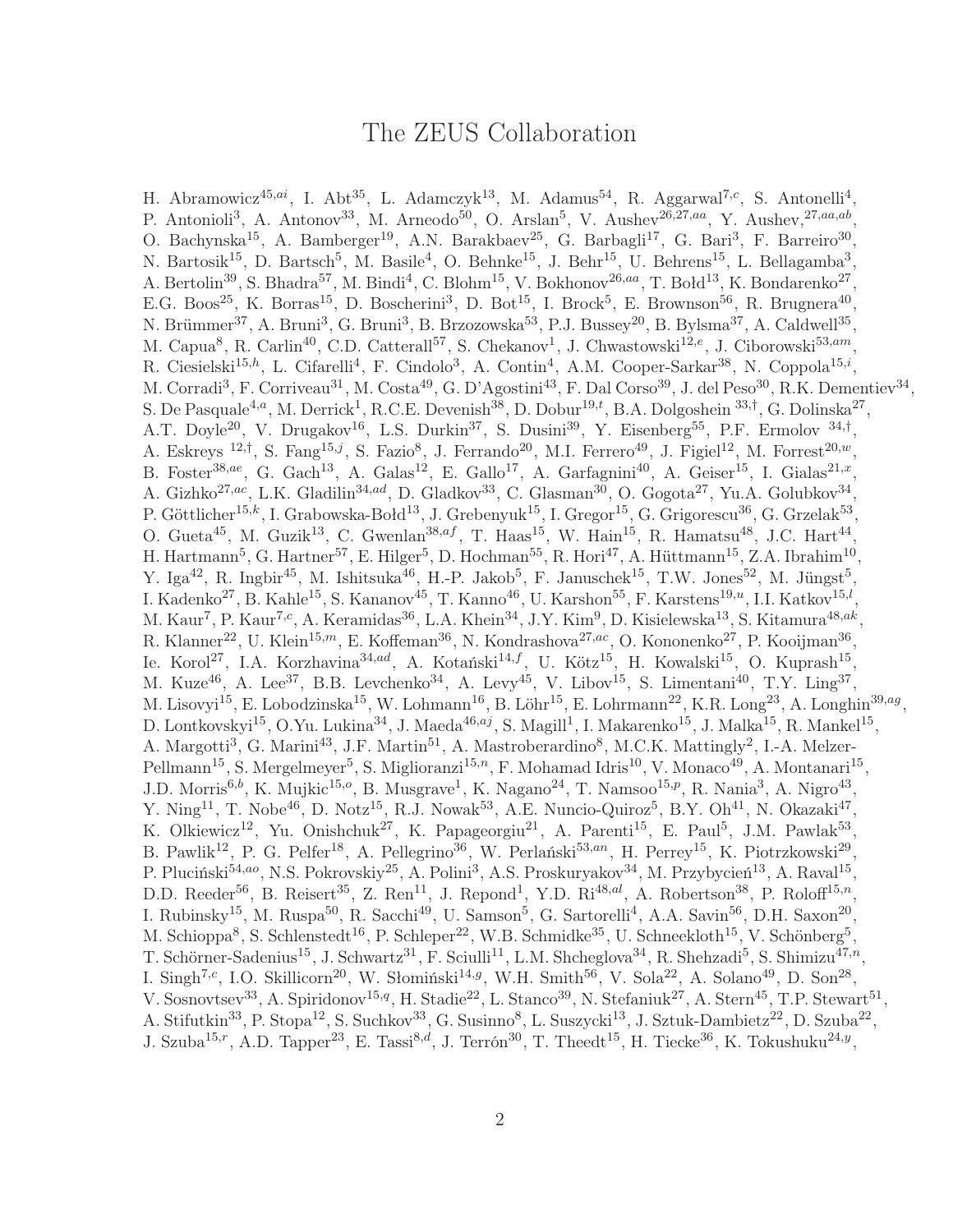J. Tomaszewska<sup>15,s</sup>, V. Trusov<sup>27</sup>, T. Tsurugai<sup>32</sup>, M. Turcato<sup>22</sup>, O. Turkot<sup>27,ac</sup>, T. Tymieniecka<sup>54,ap</sup>, M. Vázquez<sup>36,n</sup>, A. Verbytskyi<sup>15</sup>, O. Viazlo<sup>27</sup>, N.N. Vlasov<sup>19,v</sup>, R. Walczak<sup>38</sup>, W.A.T. Wan Abdullah<sup>10</sup>, J.J. Whitmore<sup>41,ah</sup>, K. Wichmann<sup>15</sup>, L. Wiggers<sup>36</sup>, M. Wing<sup>52</sup>, M. Wlasenko<sup>5</sup>, G. Wolf<sup>15</sup>, H. Wolfe<sup>56</sup>, K. Wrona<sup>15</sup>, A.G. Yagües-Molina<sup>15</sup>, S. Yamada<sup>24</sup>, Y. Yamazaki<sup>24, z</sup>, R. Yoshida<sup>1</sup>, C. Youngman<sup>15</sup>, O. Zabiegalov<sup>27,ac</sup>, A.F. Żarnecki<sup>53</sup>, L. Zawiejski<sup>12</sup>, O. Zenaiev<sup>15</sup>, W. Zeuner<sup>15,n</sup>, B.O. Zhautykov<sup>25</sup>, N. Zhmak<sup>26,aa</sup>, A. Zichichi<sup>4</sup>, Z. Zolkapli<sup>10</sup>, D.S. Zotkin<sup>34</sup>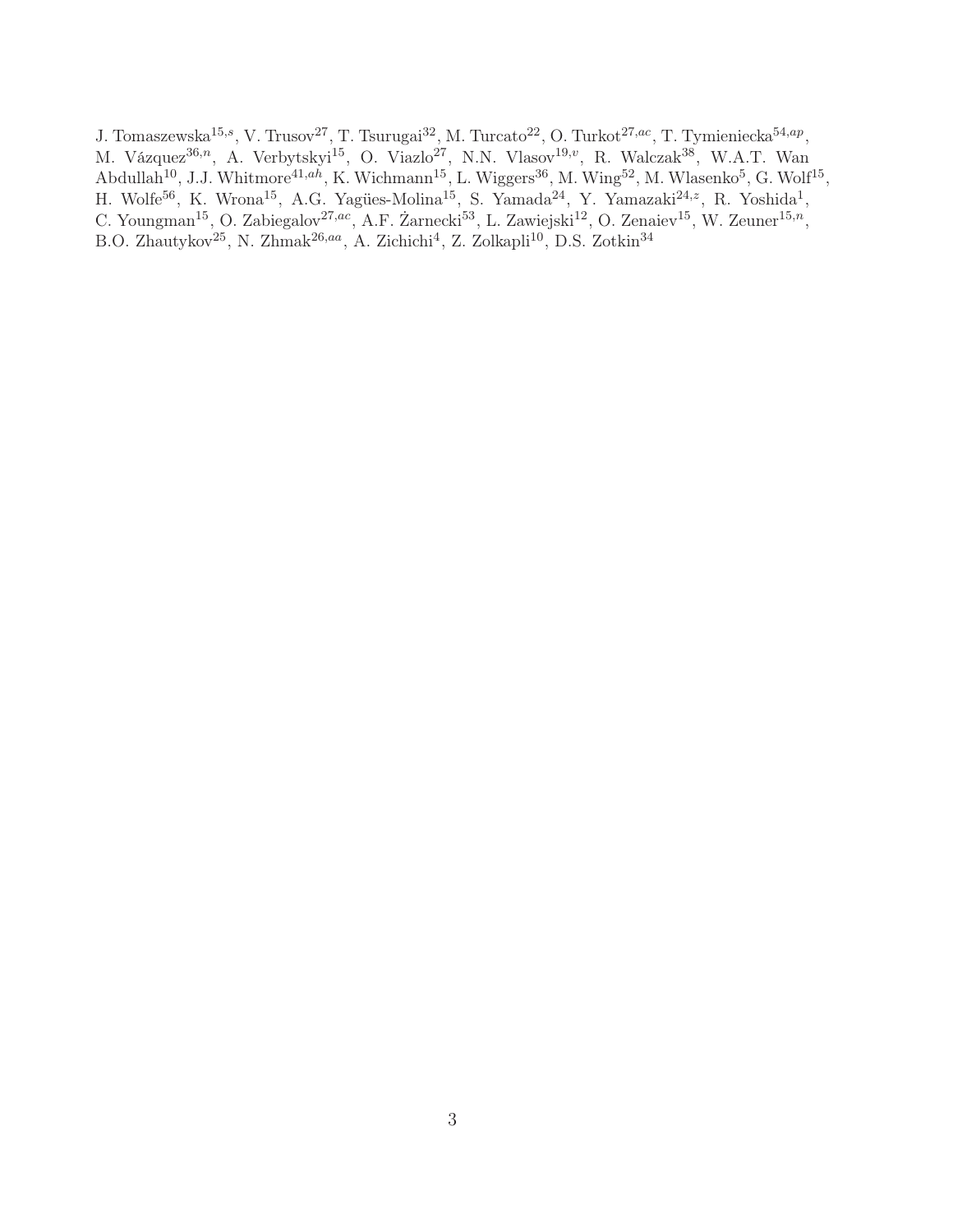- <sup>1</sup> Argonne National Laboratory, Argonne, Illinois 60439-4815, USA <sup>A</sup><br><sup>2</sup> Androws University, Bernice Springs, Michigan (010) 0220, USA
- <sup>2</sup> Andrews University, Berrien Springs, Michigan 49104-0380, USA
- 3 INFN Bologna, Bologna, Italy <sup>B</sup>
- <sup>4</sup> University and INFN Bologna, Bologna, Italy <sup>B</sup>
- <sup>5</sup> Physikalisches Institut der Universität Bonn, Bonn, Germany  $C$
- <sup>6</sup> H.H. Wills Physics Laboratory, University of Bristol, Bristol, United Kingdom <sup>D</sup><br><sup>7</sup> Panjab University, Department of Physics, Chandigarb, India
- <sup>7</sup> Panjab University, Department of Physics, Chandigarh, India<br><sup>8</sup> Colabria University, Physics Department and INFN Cosenza
- <sup>8</sup> Calabria University, Physics Department and INFN, Cosenza, Italy <sup>B</sup>
- 9 Institute for Universe and Elementary Particles, Chonnam National University, Kwangju, South Korea
- <sup>10</sup> Jabatan Fizik, Universiti Malaya, 50603 Kuala Lumpur, Malaysia E<br><sup>11</sup> Newis Labaratories, Columbia University, Irvinator on Hydson, N
- <sup>11</sup> Nevis Laboratories, Columbia University, Irvington on Hudson, New York 10027,  $\textit{USA}$   $\emph{F}$
- <sup>12</sup> The Henryk Niewodniczanski Institute of Nuclear Physics, Polish Academy of Sciences, Krakow, Poland <sup>G</sup>
- <sup>13</sup> AGH-University of Science and Technology, Faculty of Physics and Applied Computer Science, Krakow, Poland <sup>H</sup>
- <sup>14</sup> Department of Physics, Jagellonian University, Cracow, Poland
- <sup>15</sup> Deutsches Elektronen-Synchrotron DESY, Hamburg, Germany<br><sup>16</sup> Deutsches Elektronen-Synchrotron DESY, Zeuthen, Germany
- <sup>16</sup> Deutsches Elektronen-Synchrotron DESY, Zeuthen, Germany
- <sup>17</sup> INFN Florence, Florence, Italy <sup>B</sup><br><sup>18</sup> Ilminoratty and INFN Florence, F
- <sup>18</sup> University and INFN Florence, Florence, Italy <sup>B</sup><br><sup>19</sup> Eskultät fär Physik der Universität Freihung i Br
- <sup>19</sup> Fakultät für Physik der Universität Freiburg i.Br., Freiburg i.Br., Germany<br><sup>20</sup> School of Physics and Astronomy, University of Classey, Classey, United
- <sup>20</sup> School of Physics and Astronomy, University of Glasgow, Glasgow, United Kingdom <sup>D</sup>
- $21$  Department of Engineering in Management and Finance, Univ. of the Aegean, Chios, Greece
- <sup>22</sup> Hamburg University, Institute of Experimental Physics, Hamburg, Germany<sup>I</sup>
- <sup>23</sup> Imperial College London, High Energy Nuclear Physics Group, London, United Kingdom <sup>D</sup>
- <sup>24</sup> Institute of Particle and Nuclear Studies, KEK, Tsukuba, Japan <sup>J</sup><br><sup>25</sup> Institute of Physics and Technology of Ministry of Education and
- Institute of Physics and Technology of Ministry of Education and Science of Kazakhstan, Almaty, Kazakhstan
- <sup>26</sup> Institute for Nuclear Research, National Academy of Sciences, Kyiv, Ukraine
- <sup>27</sup> Department of Nuclear Physics, National Taras Shevchenko University of Kyiv, Kyiv, Ukraine
- $28$  Kyungpook National University, Center for High Energy Physics, Daegu, South Korea <sup>K</sup>
- <sup>29</sup> Institut de Physique Nucléaire, Université Catholique de Louvain, Louvain-la-Neuve, Belgium <sup>L</sup>
- <sup>30</sup> Departamento de Física Teórica, Universidad Autónoma de Madrid, Madrid, Spain <sup>M</sup>
- <sup>31</sup> Department of Physics, McGill University, Montréal, Québec, Canada H3A 2T8<sup>N</sup><br><sup>32</sup> Maii Calvin University, Faculty of Canaral Education, Valabama, Japan J
- $32$  Meiji Gakuin University, Faculty of General Education, Yokohama, Japan  $J$ <br> $33$  Messery Engineering Physics Institute Messery Pussic O
- <sup>33</sup> Moscow Engineering Physics Institute, Moscow, Russia <sup>O</sup>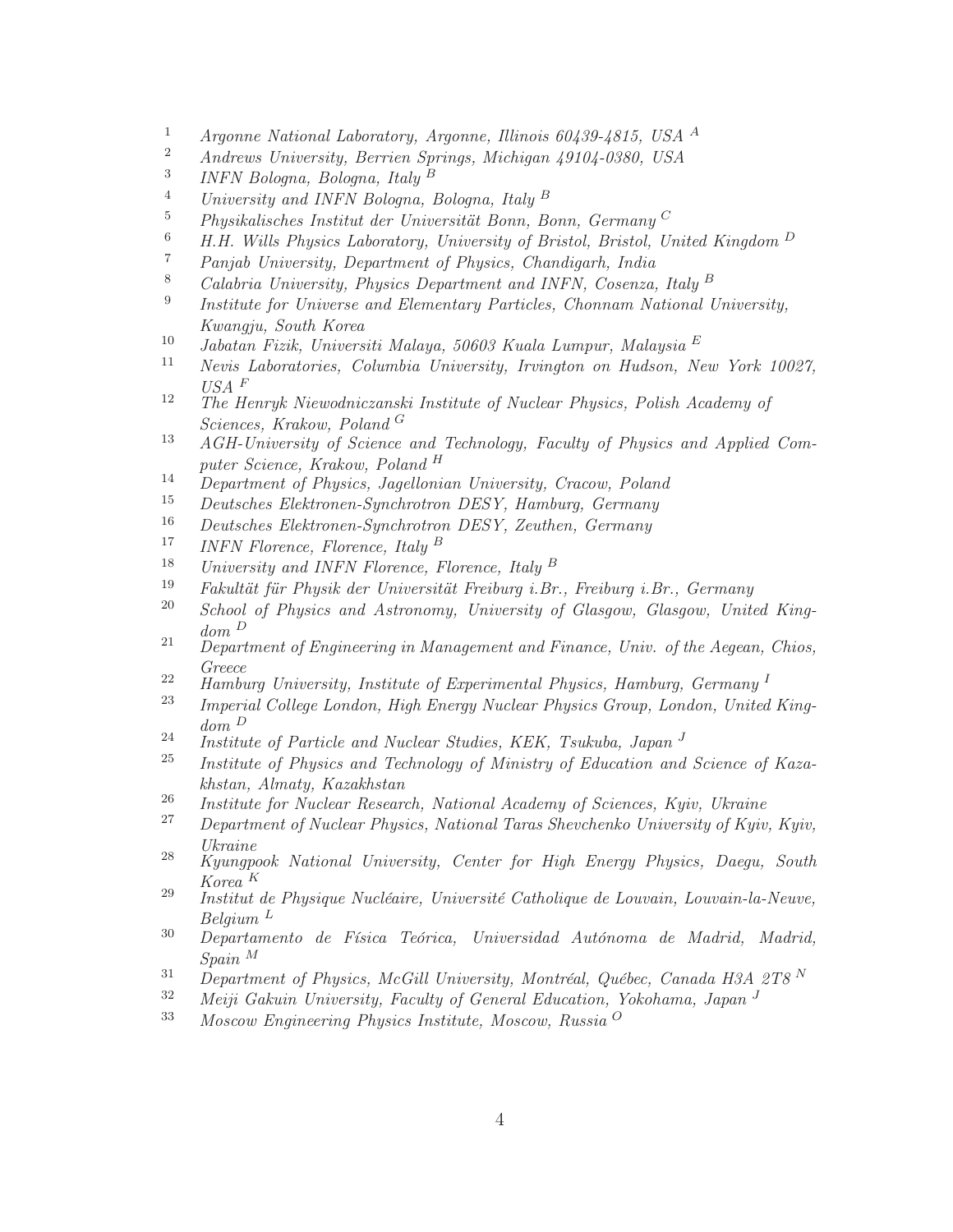- <sup>34</sup> Lomonosov Moscow State University, Skobeltsyn Institute of Nuclear Physics, Moscow, Russia <sup>P</sup>
- <sup>35</sup> Max-Planck-Institut für Physik, München, Germany
- <sup>36</sup> NIKHEF and University of Amsterdam, Amsterdam, Netherlands<sup>Q</sup>
- <sup>37</sup> Physics Department, Ohio State University, Columbus, Ohio 43210, USA <sup>A</sup>
- <sup>38</sup> Department of Physics, University of Oxford, Oxford, United Kingdom  $D$ <br><sup>39</sup> INEN Padova, Padova, Italy <sup>B</sup>
- $INFN$  Padova, Padova, Italy  $^B$
- $^{40}$  Dipartimento di Fisica dell' Università and INFN, Padova, Italy  $^B$
- <sup>41</sup> Department of Physics, Pennsylvania State University, University Park, Pennsylvania 16802, USA <sup>F</sup>
- $^{42}$  Polytechnic University, Tokyo, Japan  $^{J}$
- <sup>43</sup> Dipartimento di Fisica, Università 'La Sapienza' and INFN, Rome, Italy <sup>B</sup>
- 44 Rutherford Appleton Laboratory, Chilton, Didcot, Oxon, United Kingdom  $\frac{D}{45}$  Raymond and Beyerly Sackler Eacyliu of Exact Sciences, School of Physics
- <sup>45</sup> Raymond and Beverly Sackler Faculty of Exact Sciences, School of Physics, Tel Aviv University, Tel Aviv, Israel <sup>R</sup>
- <sup>46</sup> Department of Physics, Tokyo Institute of Technology, Tokyo, Japan<sup>J</sup><br><sup>47</sup> Department of Physics, University of Tokyo, Tokyo, Japan<sup>J</sup>
- <sup>47</sup> Department of Physics, University of Tokyo, Tokyo, Japan <sup>J</sup><br><sup>48</sup> Tokyo, Matropolitan University, Department of Physics, Toky
- <sup>48</sup> Tokyo Metropolitan University, Department of Physics, Tokyo, Japan<sup>J</sup><br><sup>49</sup> Università di Torino and INEN Torino, Italy <sup>B</sup>
- Università di Torino and INFN, Torino, Italy  $^B$
- <sup>50</sup> Università del Piemonte Orientale, Novara, and INFN, Torino, Italy <sup>B</sup><br><sup>51</sup> Department of Physics University of Toronto Toronto Ontario (
- <sup>51</sup> Department of Physics, University of Toronto, Toronto, Ontario, Canada M5S  $1A\gamma N$
- <sup>52</sup> Physics and Astronomy Department, University College London, London, United Kingdom <sup>D</sup>
- <sup>53</sup> Faculty of Physics, University of Warsaw, Warsaw, Poland
- <sup>54</sup> National Centre for Nuclear Research, Warsaw, Poland
- <sup>55</sup> Department of Particle Physics and Astrophysics, Weizmann Institute, Rehovot, Israel
- <sup>56</sup> Department of Physics, University of Wisconsin, Madison, Wisconsin 53706, USA <sup>A</sup>
- $57$  Department of Physics, York University, Ontario, Canada M3J 1P3<sup>N</sup>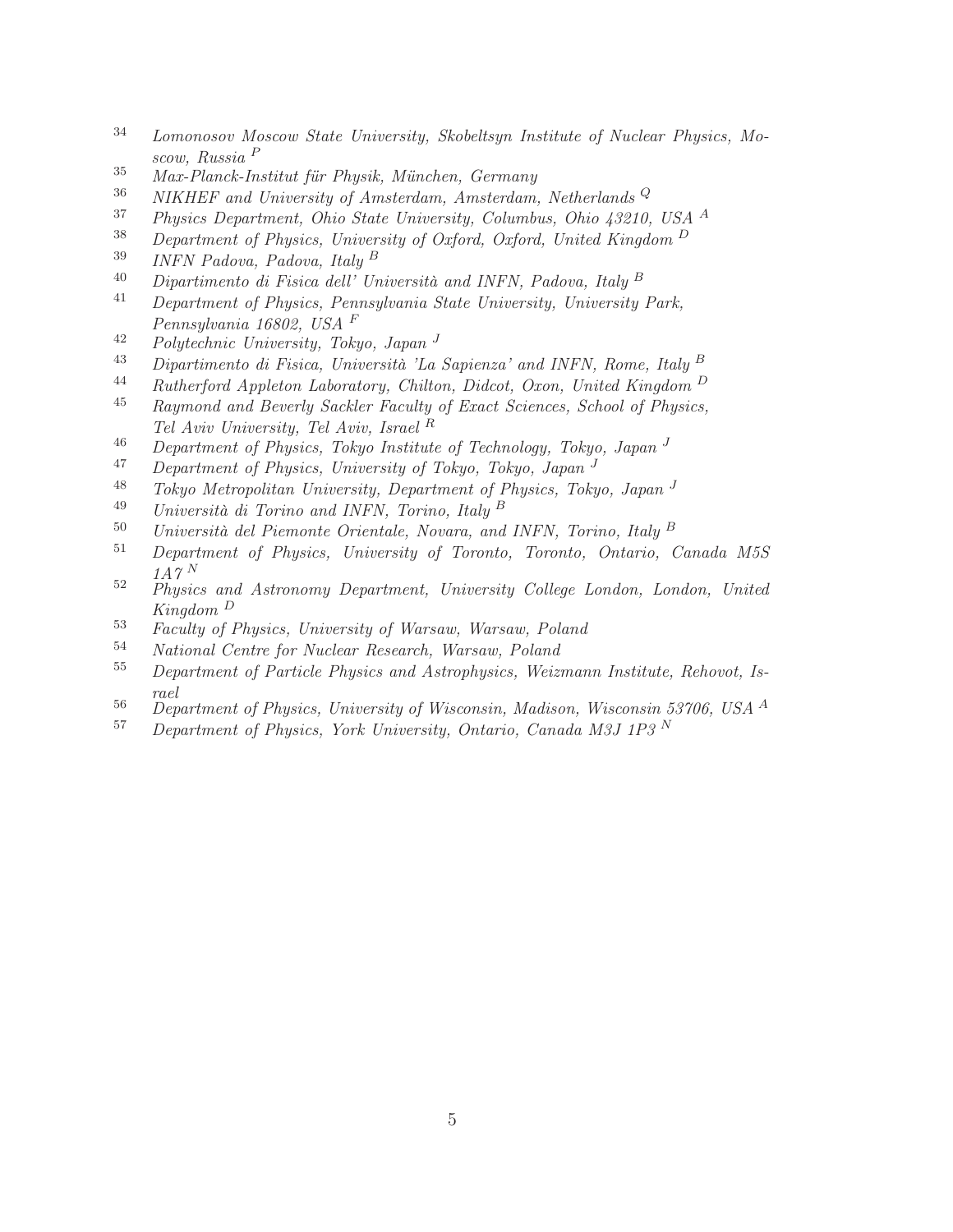- $A$  supported by the US Department of Energy<br> $B$  supported by the Italian National Institute
- supported by the Italian National Institute for Nuclear Physics (INFN)
- $C$  supported by the German Federal Ministry for Education and Research (BMBF), under contract No. 05 H09PDF
- $D$  supported by the Science and Technology Facilities Council, UK
- $E$  supported by an FRGS grant from the Malaysian government
- $F$  supported by the US National Science Foundation. Any opinion, findings and conclusions or recommendations expressed in this material are those of the authors and do not necessarily reflect the views of the National Science Foundation.
- $G$  supported by the Polish Ministry of Science and Higher Education as a scientific project No. DPN/N188/DESY/2009
- $H$  supported by the Polish Ministry of Science and Higher Education and its grants for Scientific Research
- I supported by the German Federal Ministry for Education and Research (BMBF), under contract No. 05h09GUF, and the SFB 676 of the Deutsche Forschungsgemeinschaft (DFG)
- $J$ supported by the Japanese Ministry of Education, Culture, Sports, Science and Technology (MEXT) and its grants for Scientific Research
- $K$  supported by the Korean Ministry of Education and Korea Science and Engineering Foundation
- $L$  supported by FNRS and its associated funds (IISN and FRIA) and by an Inter-University Attraction Poles Programme subsidised by the Belgian Federal Science Policy Office
- $M$  supported by the Spanish Ministry of Education and Science through funds provided by CICYT
- $N$  supported by the Natural Sciences and Engineering Research Council of Canada (NSERC)
- $\overline{O}$  partially supported by the German Federal Ministry for Education and Research (BMBF)
- $P \n\text{ supported by RF Presidential grant N } 4142.2010.2 for Leading Scientific Schools,$ by the Russian Ministry of Education and Science through its grant for Scientific Research on High Energy Physics and under contract No.02.740.11.0244
- <sup>Q</sup> supported by the Netherlands Foundation for Research on Matter (FOM)
- $R$  supported by the Israel Science Foundation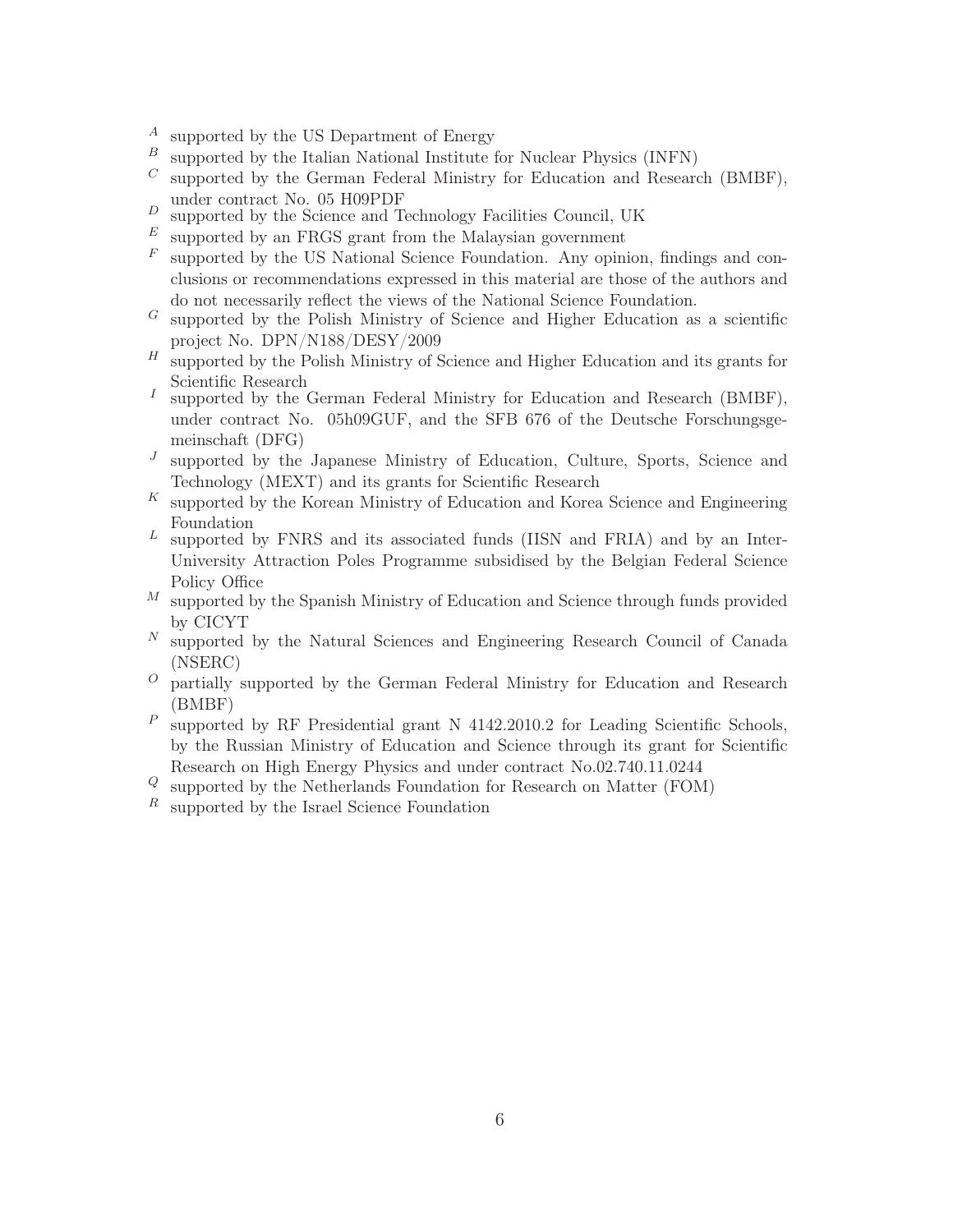- $a$  now at University of Salerno, Italy
- $<sup>b</sup>$  now at Queen Mary University of London, United Kingdom</sup>
- $c$  also funded by Max Planck Institute for Physics, Munich, Germany
- $d$  also Senior Alexander von Humboldt Research Fellow at Hamburg University, Institute of Experimental Physics, Hamburg, Germany
- $e$  also at Cracow University of Technology, Faculty of Physics, Mathemathics and Applied Computer Science, Poland
- $<sup>f</sup>$  supported by the research grant No. 1 P03B 04529 (2005-2008)</sup>
- $g$ supported by the Polish National Science Centre, project No. DEC-2011/01/BST2/03643
- $h$  now at Rockefeller University, New York, NY 10065, USA
- $i$  now at DESY group FS-CFEL-1
- $j$  now at Institute of High Energy Physics, Beijing, China
- $k$  now at DESY group FEB, Hamburg, Germany
- $l$  also at Moscow State University, Russia
- $<sup>m</sup>$  now at University of Liverpool, United Kingdom</sup>
- $n$  now at CERN, Geneva, Switzerland
- $\degree$  also affiliated with Universtiy College London, UK
- $p$  now at Goldman Sachs, London, UK
- $q$  also at Institute of Theoretical and Experimental Physics, Moscow, Russia
- <sup>r</sup> also at FPACS, AGH-UST, Cracow, Poland
- <sup>s</sup> partially supported by Warsaw University, Poland
- $t$  now at Istituto Nucleare di Fisica Nazionale (INFN), Pisa, Italy
- $u$  now at Haase Energie Technik AG, Neumünster, Germany
- $v$  now at Department of Physics, University of Bonn, Germany
- $w$  now at Biodiversität und Klimaforschungszentrum (BiK-F), Frankfurt, Germany
- $x$  also affiliated with DESY, Germany
- $y$  also at University of Tokyo, Japan
- $z$  now at Kobe University, Japan
- † deceased
- aa supported by DESY, Germany
- $a^b$  member of National Technical University of Ukraine, Kyiv Polytechnic Institute, Kyiv, Ukraine
- ac member of National University of Kyiv Mohyla Academy, Kyiv, Ukraine
- ad partly supported by the Russian Foundation for Basic Research, grant 11-02-91345- DFG\_a
- ae Alexander von Humboldt Professor; also at DESY and University of Oxford
- af STFC Advanced Fellow
- $^{ag}$  now at LNF, Frascati, Italy
- $a<sup>h</sup>$  This material was based on work supported by the National Science Foundation, while working at the Foundation.
- $a_i$  also at Max Planck Institute for Physics, Munich, Germany, External Scientific Member
- $a_j$  now at Tokyo Metropolitan University, Japan
- ak now at Nihon Institute of Medical Science, Japan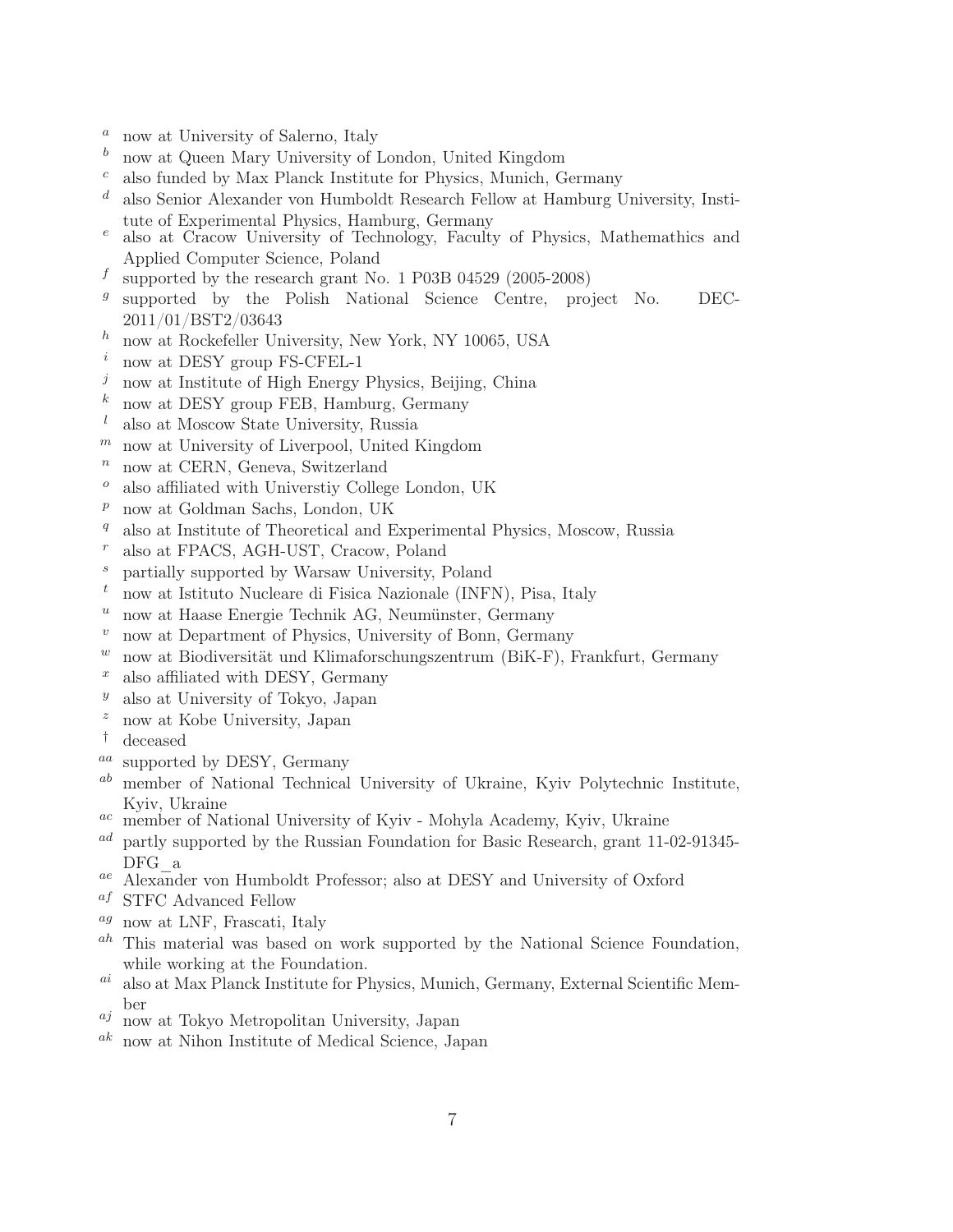- $^{\mathit{al}\;}$ now at Osaka University, Osaka, Japan
- $^{am}$  also at Łódź University, Poland
- an member of Łódź University, Poland
- ao now at Department of Physics, Stockholm University, Stockholm, Sweden
- $^{ap}\:$ also at Cardinal Stefan Wyszyński University, Warsaw, Poland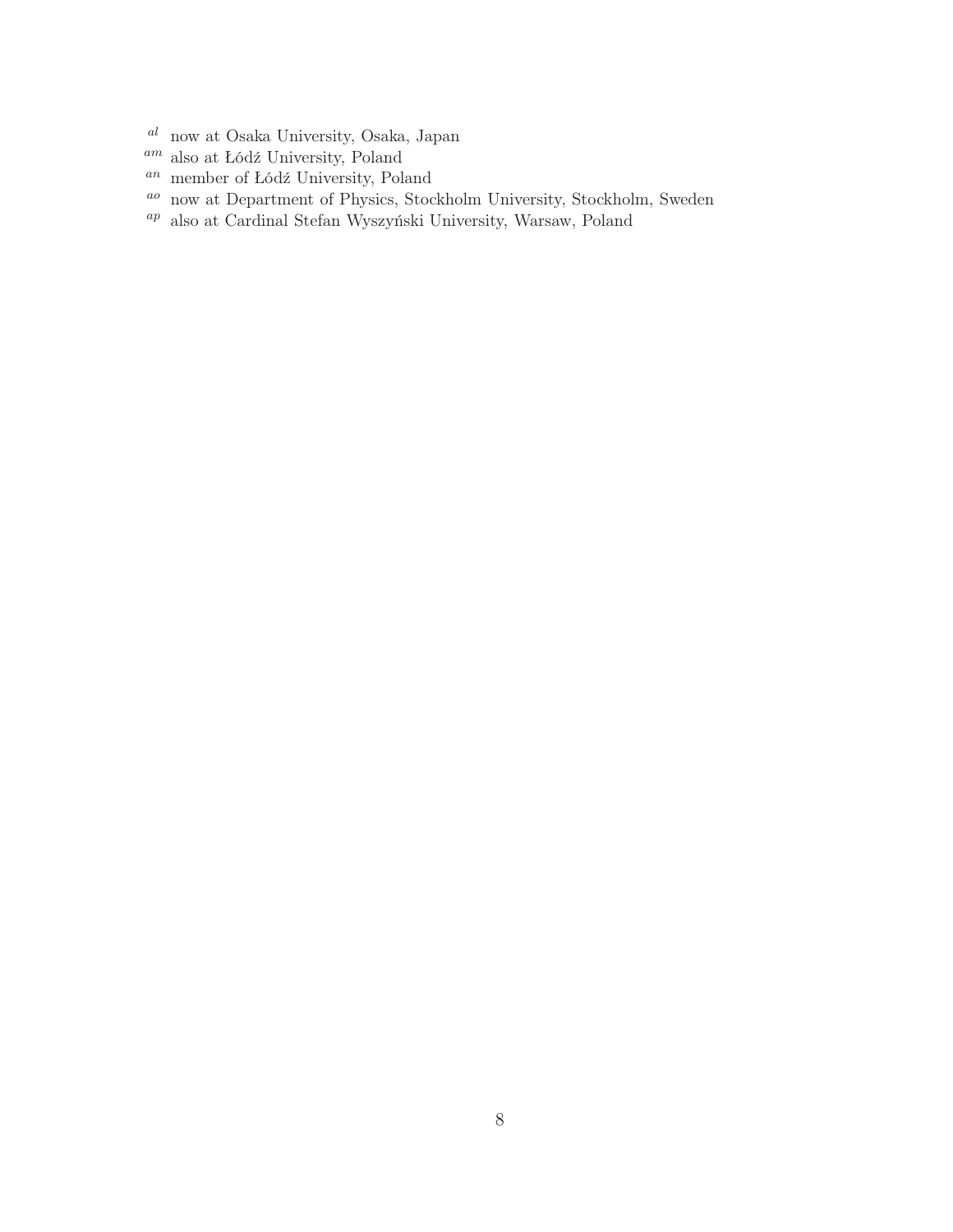#### 1 Introduction

Events in which an isolated high-energy photon is observed provide a direct probe of the underlying partonic process in high-energy collisions involving hadrons, since the emission of such photons is unaffected by parton hadronisation. Processes of this kind have been studied in a number of fixed-target and hadron-collider experiments [1]. In ep collisions at HERA, the ZEUS and H1 collaborations have previously reported the production of isolated photons in photoproduction [2–6], in which the exchanged photon is quasi-real, and also in deep inelastic scattering (DIS) [7–9], where the virtuality  $Q^2$  of the exchanged virtual photon is greater than  $1 \text{ GeV}^2$ . The analysis presented here follows a recent ZEUS inclusive measurement [9] of isolated photons in DIS.

Figure [1](#page-22-0) shows the lowest-order tree-level diagrams for high-energy photon production in DIS. Photons radiated by an incoming or outgoing quark are called "prompt"; an additional class of photons comprises those radiated from the incoming or outgoing lepton. In this paper, the inclusive photon measurements in DIS by ZEUS are extended to include the requirement of a hadronic jet. By increasing the ratio of the prompt photon contribution relative to the lepton-radiated contributions, this measurement provides an improved test of perturbative QCD (pQCD) in a kinematic region with two hard scales, which are given by Q and by  $p_T^{\text{jet}}$  $T<sup>jet</sup>$ , the transverse momentum of the jet or, equivalently, the momentum transfer in the QCD scatter. In particular, the fraction of prompt processes is increased, and a class of jetless non-pQCD processes is excluded in which a soft photon radiated within the proton undergoes a hard scatter off the incoming electron [10]. Compared to a previous ZEUS publication on this topic [7], the kinematic reach extends to lower values of  $Q^2$  and to higher values of the photon transverse energy,  $E_T^{\gamma}$  $T$ , and the statistical precision is much improved owing to the availability of nearly three times the integrated luminosity.

Leading-logarithm parton-shower Monte Carlo (MC) and perturbative QCD predictions are compared to the measurements. The cross sections for isolated photon production in DIS have been calculated to order  $O(\alpha^3 \alpha_s)$  by Gehrmann-De Ridder *et al.* (GKS) [11–13]. A calculation based on the  $k_T$  factorisation approach has been made by Baranov *et al.* (BLZ) [14].

#### 2 Experimental set-up

The measurements are based on a data sample corresponding to an integrated luminosity of  $326 \pm 6$  pb<sup>-1</sup>, taken during the years 2004 to 2007 with the ZEUS detector at HERA. During this period, HERA ran with an electron/positron beam energy of 27.5 GeV and a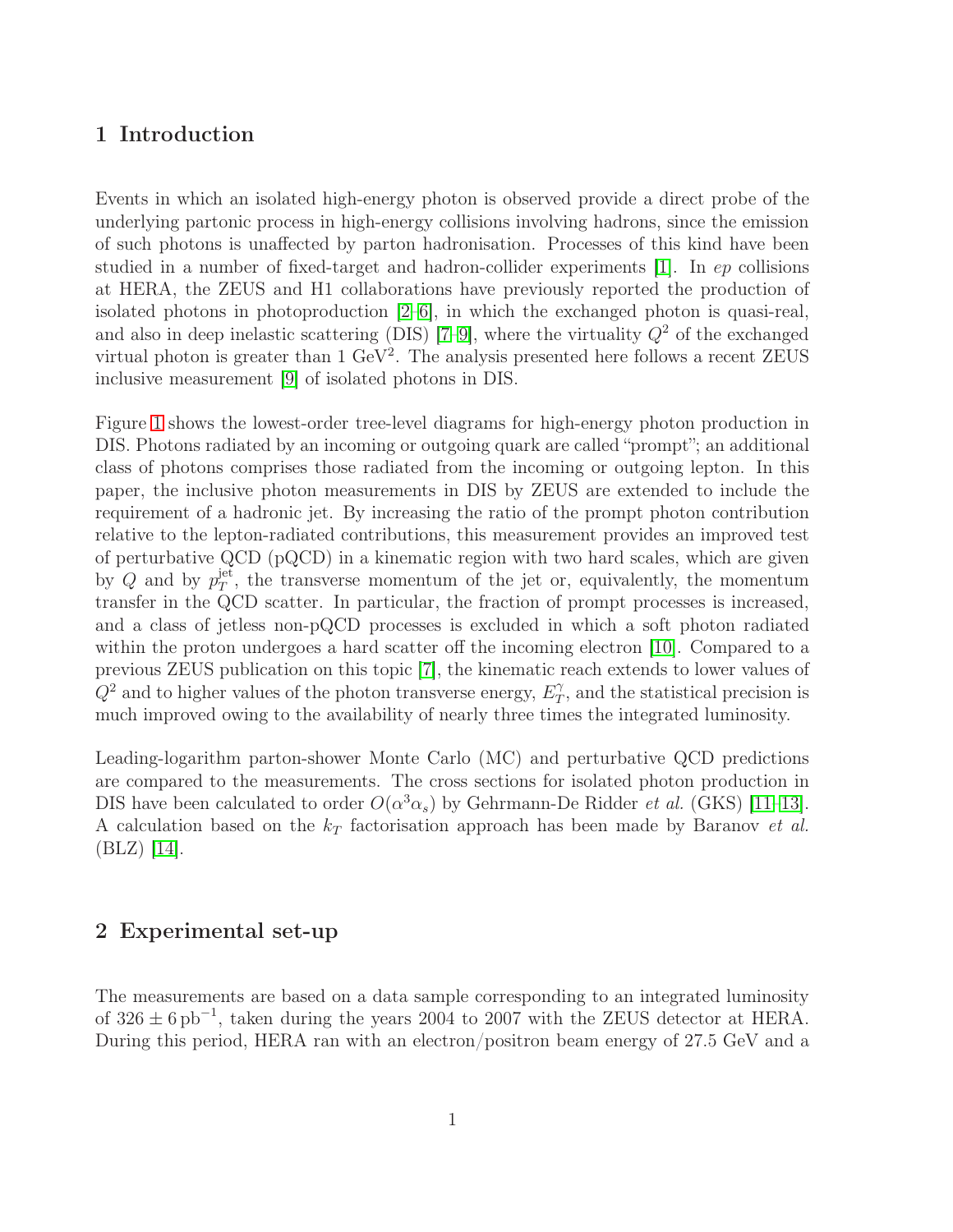proton beam energy of 920 GeV. The sample is a sum of  $138 \pm 2 \text{ pb}^{-1}$  of  $e^+p$  data and  $188 \pm 3 \text{ pb}^{-1}$  $188 \pm 3 \text{ pb}^{-1}$  of  $e^- p$  data<sup>1</sup>.

A detailed description of the ZEUS detector can be found elsewhere [15]. Charged particles were tracked in the central tracking detector (CTD) [16] and a silicon micro vertex detector (MVD) [17] which operated in a magnetic field of 1.43 T provided by a thin superconducting solenoid. The high-resolution uranium–scintillator calorimeter (CAL) [18] consisted of three parts: the forward (FCAL), the barrel (BCAL) and the rear (RCAL) calorimeters. The BCAL covered the pseudorapidity range  $-0.74$  to 1.01 as seen from the nominal interaction point. The FCAL and RCAL extended the range to  $-3.5$  to 4.0. The smallest subdivision of the CAL was called a cell. The barrel electromagnetic calorimeter (BEMC) cells had a pointing geometry aimed at the nominal interaction point, with a cross section approximately  $5 \times 20 \text{ cm}^2$  $5 \times 20 \text{ cm}^2$  $5 \times 20 \text{ cm}^2$ , with the finer granularity in the Z-direction<sup>2</sup>. This fine granularity allows the use of shower-shape distributions to distinguish isolated photons from the products of neutral meson decays such as  $\pi^0 \to \gamma \gamma$ .

The luminosity was measured using the Bethe–Heitler reaction  $ep \rightarrow e\gamma p$  by a luminosity detector which consisted of two independent systems: a lead–scintillator calorimeter [19] and a magnetic spectrometer [20].

#### <span id="page-9-2"></span>3 Event selection and reconstruction

A three-level trigger system was used to select events online [15, 21, 22] by requiring well isolated electromagnetic deposits in the CAL.

Events were selected offline by requiring a scattered-electron candidate, identified using a neural network [23]. The candidates were required to have a polar angle in the range  $\theta_e > 140^{\circ}$ , in order to have a good measurement in the RCAL. To ensure a well understood acceptance, the impact point  $(X,Y)$  of the candidate on the surface of the RCAL was required to lie outside a rectangular region  $(\pm 14.8 \text{ cm in } X \text{ and } [-14.6, +12.5] \text{ cm in } Y)$ centred on the origin of coordinates. The energy of the candidate,  $E'_{e}$ , was required to be larger than 10 GeV. The kinematic quantities  $Q^2$  and x were reconstructed from the scattered electron as  $Q^2 = -(k - k')^2$  and  $x = Q^2/(2P \cdot (k - k'))$ , where k  $(k')$  is the fourmomentum of the incoming (outgoing) lepton and  $P$  is the four-momentum of the incoming proton. The kinematic region  $10 < \tilde{Q}^2 < 350 \,\text{GeV}^2$  was selected.

To reduce backgrounds from non-ep collisions, events were required to have a reconstructed vertex position,  $Z_{\text{vtx}}$ , within the range  $|Z_{\text{vtx}}| < 40 \text{ cm}$  and to have  $35 < E - p_Z < 65 \text{ GeV}$ ,

<sup>&</sup>lt;sup>1</sup>Hereafter 'electron' refers to both electrons and positrons unless otherwise stated.

<span id="page-9-1"></span><span id="page-9-0"></span><sup>&</sup>lt;sup>2</sup>The ZEUS coordinate system is a right-handed Cartesian system, with the  $Z$  axis pointing in the proton beam direction, referred to as the "forward direction", and the X axis pointing towards the centre of HERA. The coordinate origin is at the nominal interaction point.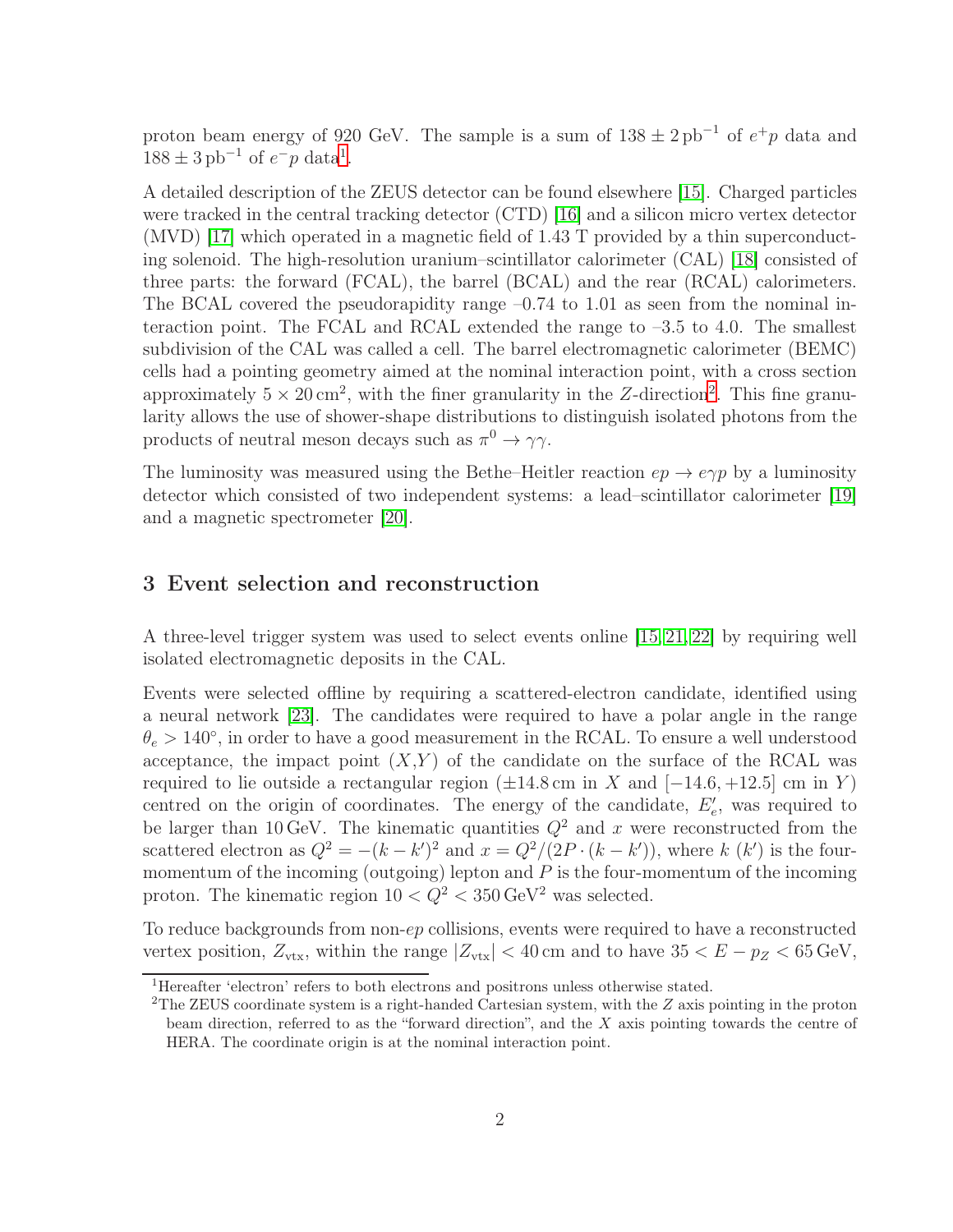where  $E - p_Z = \sum$ i  $E_i(1 - \cos\theta_i); E_i$  is the energy of the *i*-th CAL cell,  $\theta_i$  is its polar angle and the sum runs over all cells [24]. The latter cut also removes events with large initial-state radiation and low- $Q^2$  (photoproduction) events.

Energy-flow objects (EFOs) [25] were constructed from calorimeter-cell clusters, associated with tracks when appropriate. Photon candidates were identified as trackless EFOs for which at least 90% of the reconstructed energy was measured in the BEMC. EFOs with wider electromagnetic showers than are typical for a single photon were accepted to allow evaluation of backgrounds. The reconstructed transverse energy of the photon candidate,  $E_{\tau}^{\gamma}$  $T_T$ , was required to lie within the range  $4 < E_T^{\gamma} < 15 \,\text{GeV}$  and the pseudorapidity,  $\eta^{\gamma}$ , had to satisfy  $-0.7 < \eta^{\gamma} < 0.9$ . The upper limit on the reconstructed transverse energy was selected to ensure that the shower shapes from the hadronic background and the photon signal remained distinguishable.

Each event was required to contain an electron, a photon candidate and at least one accompanying jet. Jet reconstruction was performed on all EFOs in the event, including the electron and photon candidates, using the  $k_T$  clustering algorithm [26] in the E-scheme in the longitudinally invariant inclusive mode  $[27]$  with the R parameter set to 1.0. The jets were required to have transverse energy,  $E_T^{\text{jet}}$  $T^{\text{jet}}$ , above 2.5 GeV and to lie within the pseudorapidity,  $\eta^{\text{jet}}$ , range  $-1.5 < \eta^{\text{jet}} < 1.8$ . One of the jets found by this procedure corresponds to or includes the photon candidate. An additional accompanying jet was required; if more than one was found, that with the highest  $E_T^{\text{jet}}$  was used.

To reduce the background from photons and neutral mesons within jets, and from photons radiated from electrons or positrons, the photon candidate was required to be isolated from the reconstructed tracks and other hadronic activity. The isolation from tracks was achieved by demanding  $\Delta R > 0.2$ , where  $\Delta R = \sqrt{(\Delta \phi)^2 + (\Delta \eta)^2}$  is the distance to the nearest reconstructed track with momentum greater than 250 MeV in the  $\eta-\phi$  plane, where  $\phi$  is the azimuthal angle. Isolation from other hadronic activity was imposed by requiring that the photon candidate possessed at least 90% of the total energy of the reconstructed jet of which it formed a part.

A total of 6167 events were selected at this stage; the sample was dominated by background events. The largest source of background came from neutral current DIS events in which the scattered electron was detected in the RCAL, and one or more neutral mesons such as  $\pi^0$  and  $\eta$ , decaying to photons, produced a photon candidate in the BEMC.

#### <span id="page-10-0"></span>4 Theory

Two theoretical predictions are compared to the measurements presented in this paper. In the approach of GKS [11–13], the contributions to the scattering cross section for  $ep \rightarrow e\gamma X$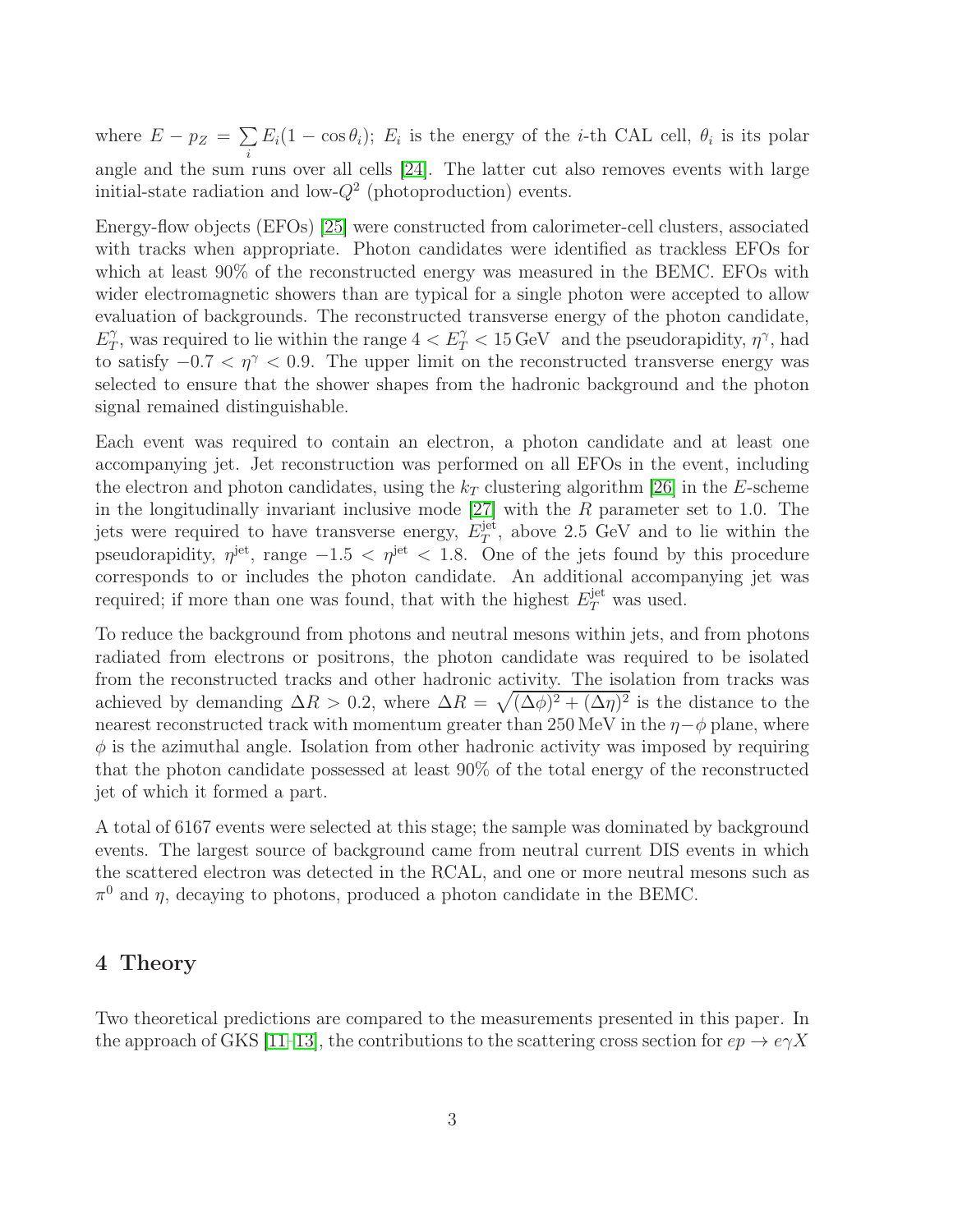are calculated at order  $\alpha^3$ , referred to here as LO, and  $\alpha^3 \alpha_s$ , referred to here as NLO, in the electromagnetic and strong couplings. One of these contributions comes from the radiation of a photon from the quark line (called QQ photons; Fig. [1a](#page-22-0),b) and a second from the radiation from the lepton line (called LL photons; Fig. [1c](#page-22-0),d). In addition to QQ and LL photons, an interference term between photon emission from the lepton and quark lines, called LQ photons by GKS, is present. For the kinematic region considered here, where the outgoing photon is well separated from both outgoing electron and quark, the interference term gives only a 3% effect on the cross section. This effect is further reduced to  $\approx 1\%$  when  $e^+p$  and  $e^-p$  data are combined as the LQ term changes sign when  $e^-$  is replaced by  $e^+$ . The QQ contribution includes photon emission at wide angles from the quark as well as the leading  $q \to q\gamma$  fragmentation term.

The GKS predictions use HERAPDF1.0 parton distribution functions for the proton [28] and the BFG parton-photon fragmentation functions [29]. For their NLO calculation, the authors quote an overall theoretical uncertainty of  $(+4.3\%, -5.2\%)$  on their integrated cross section, rising to approximately  $\pm 10\%$  at large negative jet rapidities. The uncertainty due to the choice of proton parton distributions is typically much less than 5%. The  $k_T$ factorisation method used by BLZ [14] takes into account the photon radiation from the lepton as well as the quarks. Unintegrated proton parton densities are used. This procedure gives a quark-radiated contribution that is enhanced relative to the leading-order collinear approximations. The uncertainties of up to 20% in the calculation are due mainly to the procedure of selecting jets from the evolution cascade in the factorisation approach.

In evaluating their predictions for the present data, both groups of authors have incorporated the experimental selections and photon-isolation procedure at the parton level. Hadronisation corrections were evaluated (see Section [5\)](#page-11-0) to enable the predictions to be compared to the experimental data which are corrected to the hadron level.

#### <span id="page-11-0"></span>5 Monte Carlo event simulation

Monte Carlo event samples were generated to evaluate the detector acceptance and to provide signal and background distributions. The program Pythia 6.416 [30] was used to simulate prompt-photon emission for the study of the event-reconstruction efficiency. In Pythia, this process is simulated as a DIS process with additional photon radiation from the quark line to account for QQ photons. Radiation from the lepton is not simulated.

The LL photons radiated at large angles from the incoming or outgoing electron were simulated using the generator DJANGOH 6 [31], an interface to the MC program HERacles 4.6.6 [32]; higher-order QCD effects were included using the colour dipole model of Ariadne 4.12 [33]. Hadronisation of the partonic final state was in each case performed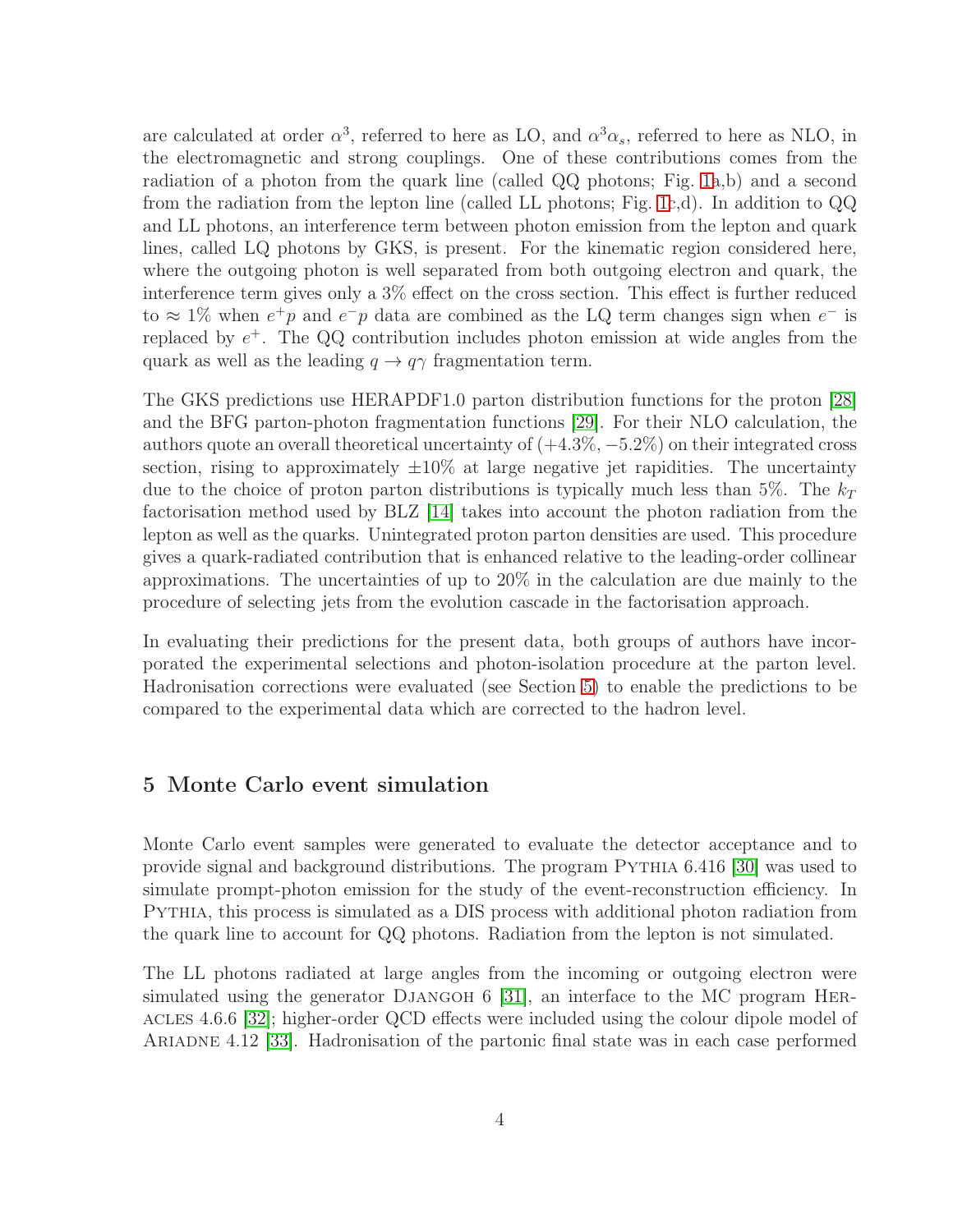by JETSET 7.4 [34] using the Lund string model [35]. The small LQ contribution was neglected.

The main background to the QQ and LL photons came from photonic decays of neutral mesons produced in general DIS processes. This background was simulated using Djangoh 6, within the same framework as the LL events. This provided a realistic spectrum of single and multiple mesons with well modelled kinematic distributions.

The generated MC events were passed through the ZEUS detector and trigger simulation programs based on Geant 3.21 [36]. They were reconstructed and analysed by the same programs as the data.

Hadronisation corrections to the theory calculations were evaluated using Pythia and Ariadne, and typically lowered the theoretical prediction by about 10% with typical uncertainties of a few percent. They were calculated by running the same jet algorithm and event selections on the generated partons and on the hadronised final state in the MC events.

### 6 Extraction of the photon signal

The event sample selected according to the criteria described in Section [3](#page-9-2) was dominated by background; thus the photon signal was extracted statistically following the approach used in previous ZEUS analyses [2–4, 7, 9].

The photon signal was extracted from the background using the lateral width of the BEMC  $\sum E_i |Z_i - Z_{\text{cluster}}| / (w_{\text{cell}} \sum E_i)$ . Here,  $Z_i$  is the Z position of the centre of the *i*-th cell, energy-cluster comprising the photon candidate. This was calculated as the variable  $\langle \delta Z \rangle$  =  $Z_{\text{cluster}}^i$  is the centroid of the EFO cluster,  $w_{\text{cell}}$  is the width of the cell in the Z direction, and  $E_i$  is the energy recorded in the cell. The sum runs over all BEMC cells in the EFO.

The global distribution of  $\langle \delta Z \rangle$  in the data and in the MC are shown in Fig. [2a](#page-23-0). The MC distributions in LL and QQ have been corrected using a comparison between the shapes in  $\langle \delta Z \rangle$  associated with the scattered electron in MC simulation of DIS and in real data. The  $\langle \delta Z \rangle$  distribution exhibits a double-peaked structure with the first peak at  $\approx 0.1$ , associated with the photon signal, and a second peak at  $\approx 0.5$ , dominated by the  $\pi^0 \to \gamma\gamma$ background.

As a check, an alternative method was applied in which the quantity  $f_{\text{max}}$  was employed instead of  $\langle \delta Z \rangle$ , where  $f_{\text{max}}$  is the fraction of the photon-candidate shower contained in the BEMC cell with the largest signal. The results (Fig. [2b](#page-23-0)) were consistent with the main analysis method and showed no significant systematic difference.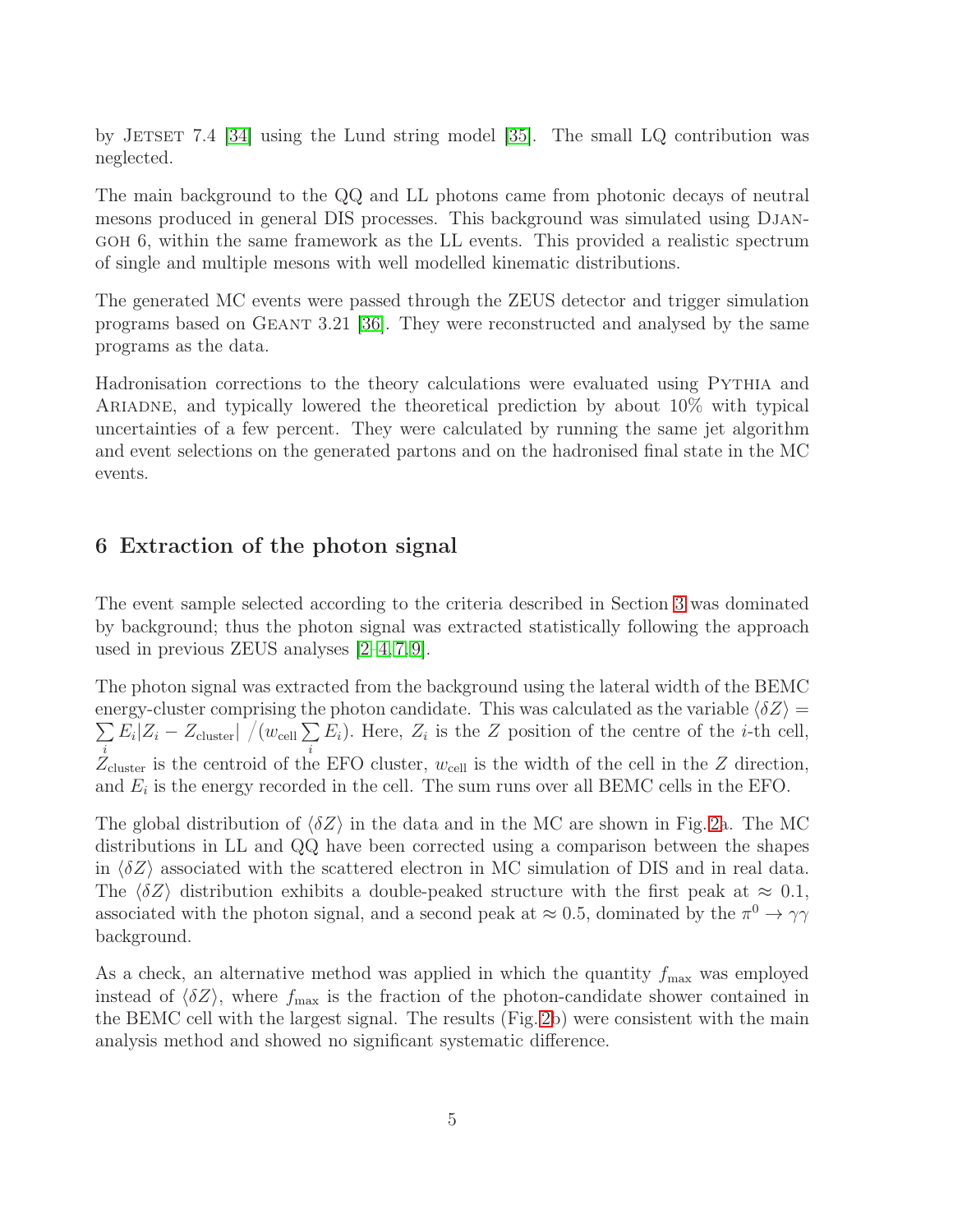The number of isolated-photon events contributing to the data is illustrated in Fig. [2a](#page-23-0). It is determined for each cross-section bin by a  $\chi^2$  fit to the  $\langle \delta Z \rangle$  distribution in the range  $0 < \langle \delta Z \rangle < 0.8$ , using the LL and QQ signal and background MC distributions as described in Section [5.](#page-11-0) By treating the LL and QQ photons separately, account is taken of their differing hadronic activity (resulting in significantly different acceptances) and their differing  $(\eta, E_T)$  distributions (resulting in different bin migrations due to finite measuring precision).

In performing the fit, the theoretically well determined LL contribution was kept constant at its MC-predicted value and the other components were varied. Of the 6167 events selected,  $2440 \pm 60$  correspond to the extracted signal (LL and QQ). The scale factor resulting from the global fit for the QQ photons in Fig. [2a](#page-23-0) was 1.6; this factor was used for all the plots comparing MC to data. The fitted global scale factor for the hadronic background was 1.0. The maximum value of  $\chi^2/\text{n.d.f.}$  of the fits in the cross section bins was 2.3 with an average of 1.5.

For a given observable  $Y$ , the production cross section was determined using

$$
\frac{d\sigma}{dY} = \frac{\mathcal{A}_{\text{QQ}} \cdot N(\gamma_{\text{QQ}})}{\mathcal{L} \cdot \Delta Y} + \frac{d\sigma_{\text{LL}}^{\text{MC}}}{dY},
$$

where  $N(\gamma_{\rm QQ})$  is the number of QQ photons extracted from the fit,  $\Delta Y$  is the bin width,  $\mathcal L$ is the total integrated luminosity,  $\sigma_{LL}^{MC}$  is the predicted cross section for LL photons from DJANGOH, and  $A_{\text{QQ}}$  is the acceptance correction for QQ photons. The value of  $A_{\text{QQ}}$  was calculated using Monte Carlo from the ratio of the number of events generated to those reconstructed in a given bin. It varied between 1.0 and 1.5 from bin to bin. To improve the representation of the data, and hence the accuracy of the acceptance corrections, the Monte Carlo predictions were reweighted. This was done globally as a function of  $Q^2$  and of  $\eta^{\gamma}$ , and bin-by-bin as a function of photon energy; the three reweighting factors were applied multiplicatively.

#### 7 Systematic uncertainties

The significant sources of systematic uncertainty were taken into account as follows:

- the energy of the measured scattered electron was varied by its known scale uncertainty of  $\pm 2\%$  [37], causing variations in the measured cross sections of up to  $\pm 5\%$ ;
- the energy of the photon candidate was similarly varied by  $\pm 2\%$ , causing variations in the measured cross sections of up to  $\pm 5\%$ ;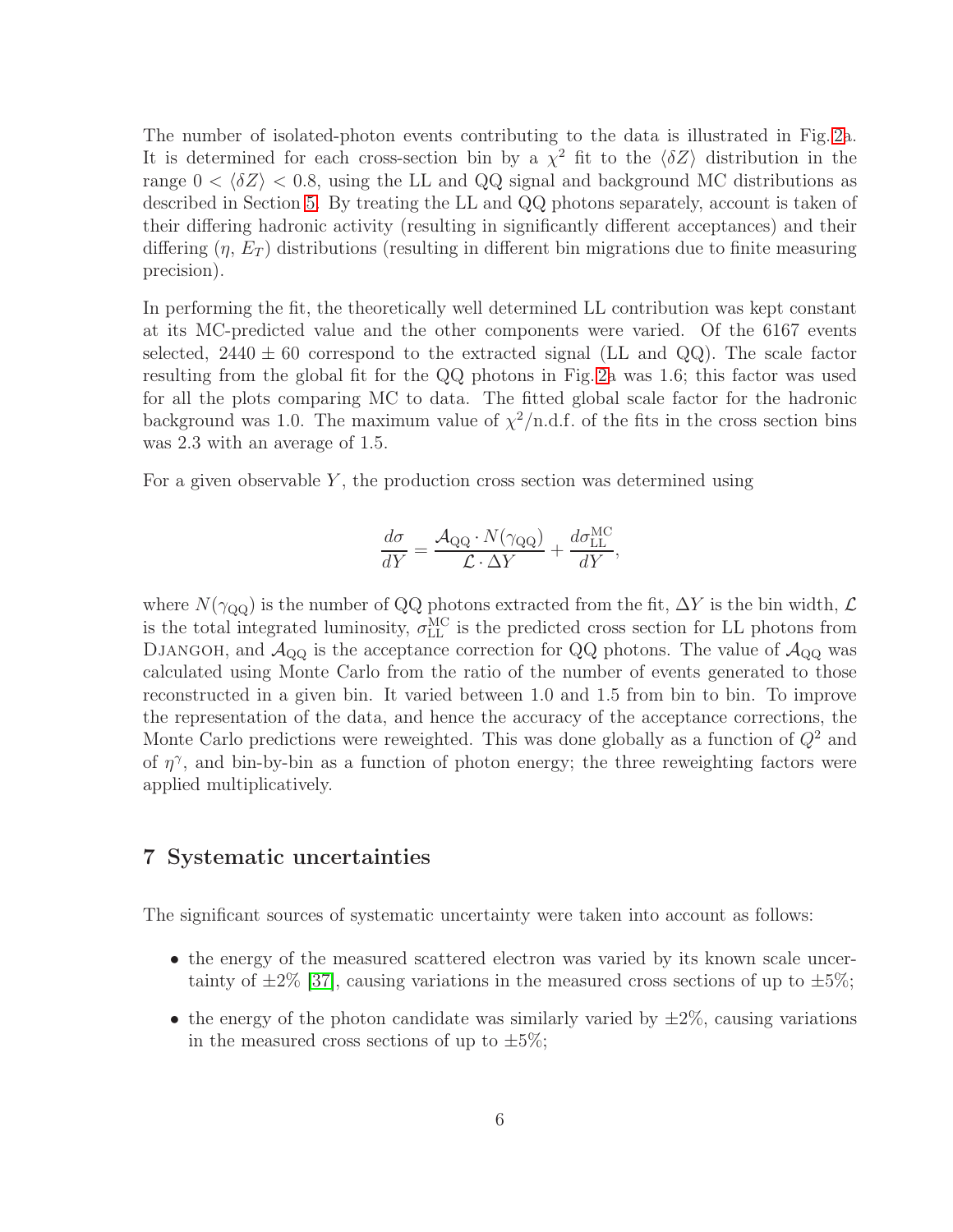• the modelling of the jets, and in particular the energy scale, was first studied for jets with  $E_T^{\text{jet}} > 10 \text{ GeV}$  by selecting ZEUS DIS events having one jet of this type and no photon or other jets with  $E_T^{\text{jet}} > 10 \text{ GeV}$ . Using the scattered electron, and requiring transverse-momentum balance, a prediction was made for the transverse energy of the jet, which was compared to the values obtained in the data and in the MC events. In this way, an uncertainty on the energy scale of  $\pm 1.5\%$  was established for these jets. For jets with  $E_T^{\text{jet}}$  $T<sub>T</sub><sup>jet</sup>$  in the range [2.5, 10] GeV, DIS events were selected containing one jet in this range and one jet with  $E_T^{\text{jet}} > 10 \text{ GeV}$ . Using the scattered electron and the well measured high-energy jet, again requiring transverse-momentum balance, a prediction was made of the lower jet  $E_T^{\text{jet}}$  $T<sup>jet</sup>$  value, which was compared to the values obtained in data and in MC. In this way, the uncertainty on the jet energy scale was evaluated as  $\pm 4\%$  and  $\pm 2.5\%$  in the energy ranges [2.5, 6] and [6, 10] GeV, respectively. The resulting systematic uncertainty on the cross section was typically around  $\pm 2\%$ , ranging to  $\pm 10\%$  at the highest  $E_T^{\text{jet}}$  $T^{\text{jet}}$  values.

Since the photon and jet energy scales were calibrated relative to that of the scattered electron, all three energy-scale uncertainties were treated as correlated. The three energy scales were simultaneously varied by the uncertainties described above, and the resulting change in the cross sections was taken as the overall systematic energy-scale uncertainty. Further systematic uncertainties were evaluated as follows:

- the dependence on the modelling of the hadronic background by ARIADNE was investigated by varying the upper limit for the  $\langle \delta Z \rangle$  fit in the range [0.6, 1.0], giving variations that were typically  $\pm 5\%$  increasing to  $+12\%$  and  $-14\%$  in the most forward  $\eta^{\gamma}$  and highest-x bins respectively;
- uncertainties in the acceptance due to the modelling by PYTHIA were accounted for by taking half of the change attributable to the reweighting as a systematic uncertainty; for most points the effect was small.

The background from photoproduction events at low  $Q^2$  was found to be negligible. Other sources of systematic uncertainty were found to be negligible and were ignored [9,38]: these included the modelling of the  $\Delta R$  cut, the track momentum cut, the cut on  $E - p_Z$ , the  $Z_{\text{vtx}}$  cut, the cut on the electromagnetic fraction of the photon shower, and a variation of 5% on the LL fraction. These were found to generate systematic effects of at most 1-2% apart from a  $2.5\%$  effect in the highest-x bin.

The major uncertainties were treated as symmetric and added in quadrature. The common uncertainty of 1.8% on the luminosity measurement was not included in the tables and figures.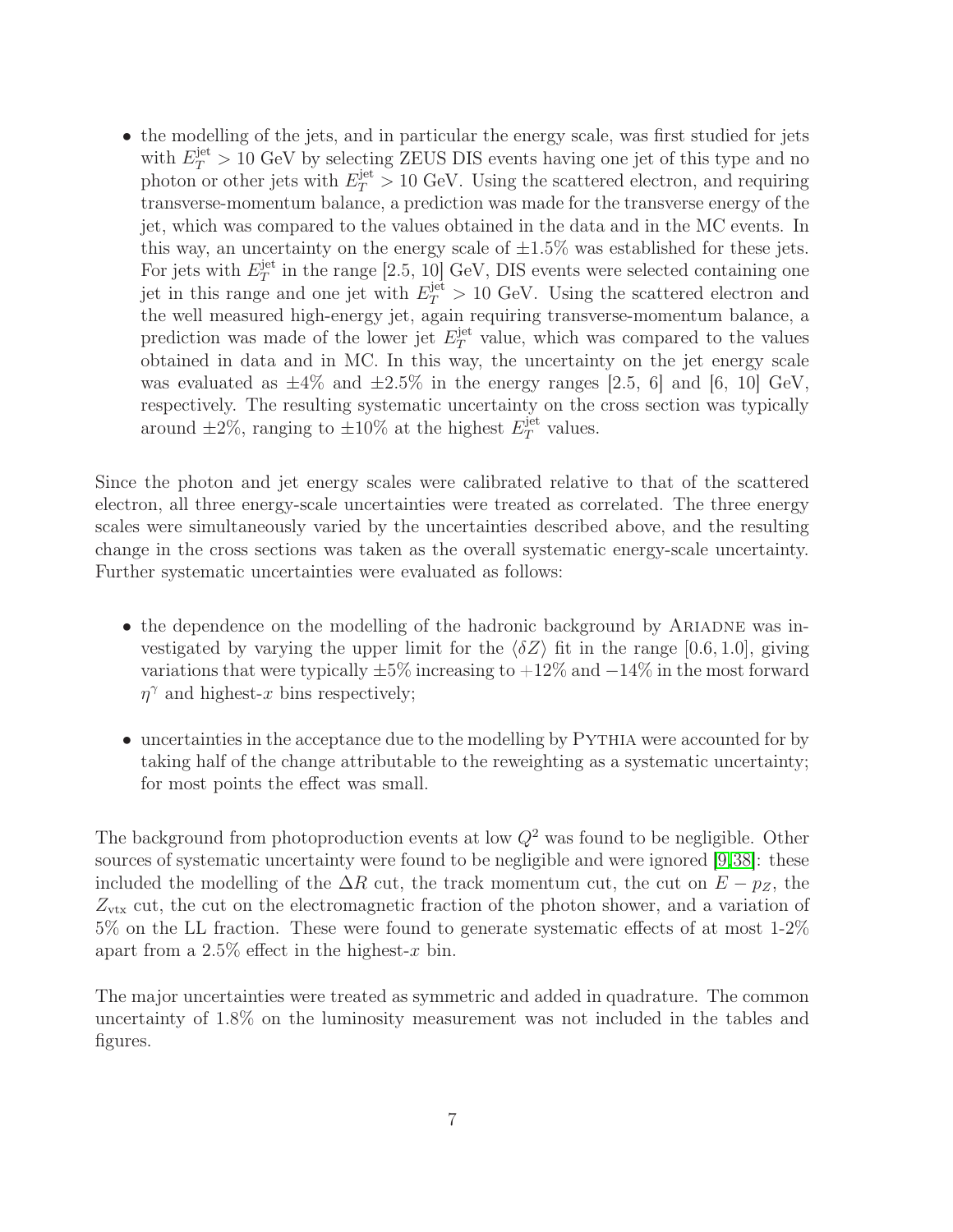### 8 Results

Differential cross sections in DIS for the production of an isolated photon and at least one additional jet,  $ep \rightarrow e' \gamma + jet$ , were measured in the kinematic region defined by  $10 \leq Q^2 \leq 350 \,\text{GeV}^2, \, E'_e > 10 \,\text{GeV}, \, \theta_e > 140^\circ, \, -0.7 \, < \, \eta^\gamma \, < \, 0.9, \, 4 \, < \, E_T^\gamma \, < \, 15 \,\text{GeV},$  $E_T^{\text{jet}} > 2.5 \text{ GeV}$  and  $-1.5 < \eta^{\text{jet}} < 1.8$  in the laboratory frame. The jets were formed according to the  $k_T$ -clustering algorithm with the R parameter set to 1.0, and photon isolation was imposed such that at least 90% of the energy of the jet-like object containing the photon belongs to the photon. No track with momentum greater than 250 MeV was allowed within a cone around the photon of radius 0.2 in  $\eta$ ,  $\phi$ .

The differential cross sections as functions of  $Q^2$ , x,  $E_T^{\gamma}$  $T^{\gamma}, \eta^{\gamma}, E_T^{\rm jet}$  $T^{\text{jet}}$  and  $\eta^{\text{jet}}$  are shown in Fig. [3](#page-24-0) and given in Tables [1–](#page-20-0)[6.](#page-21-0) As expected, the cross section decreases with increasing  $Q^2$ , x,  $E_T^{\gamma}$  $E_T^{\gamma}$ , and  $E_T^{\text{jet}}$ <sup>jet</sup>. The modest dependence of the cross section on  $\eta^{\gamma}$  and  $\eta^{\text{jet}}$  can be attributed to the LL contribution. The predictions for the sum of the expected LL contribution from DJANGOH and a factor of 1.6 times the expected QQ contribution from PYTHIA agree well with the measurements, and this model therefore provides a good description of the process.

The theoretical predictions described in Section [4](#page-10-0) are compared to the measurements in Fig. [4.](#page-25-0) The predictions from GKS [39] describe the shape of all the distributions reasonably well, but the rise seen at low  $Q^2$  and at low x is underestimated. The cross section as a function of  $\eta^{\gamma}$  and  $\eta^{\text{jet}}$  is underestimated by about 20%. This was also observed in the earlier inclusive photon measurement [9]. The theoretical uncertainties are indicated by the width of the shaded area. The calculations of BLZ [40] also describe the shape of the data reasonably well, but the predicted overall rate is on average too high by about 20%.

#### 9 Conclusions

The production of isolated photons accompanied by jets has been measured in deep inelastic scattering with the ZEUS detector at HERA using an integrated luminosity of  $326 \text{ pb}^{-1}$ . The present results improve on earlier ZEUS results [7] which were made with an integrated luminosity of 121 pb<sup>−</sup><sup>1</sup> in a more restricted kinematic region. Differential cross sections as functions of several variables are presented within the kinematic region defined by:  $10 < Q^2 < 350 \,\text{GeV}^2$ ,  $E'_e > 10 \,\text{GeV}$ ,  $\theta_e > 140^\circ$ ,  $-0.7 < \eta^\gamma < 0.9$ ,  $4 < E_T^\gamma < 15 \,\text{GeV}$ ,  $E_T^{\text{jet}} > 2.5 \text{ GeV}$  and  $-1.5 < \eta^{\text{jet}} < 1.8$  in the laboratory frame. The order  $\alpha^3 \alpha_s$  predictions of Gehrmann-de Ridder et al. reproduce the shapes of all the measured experimental distributions reasonably well, as do the predictions of Baranov *et al.* However neither calculation gives a correct normalisation. The results presented here can be used to make further improvements in the QCD calculations.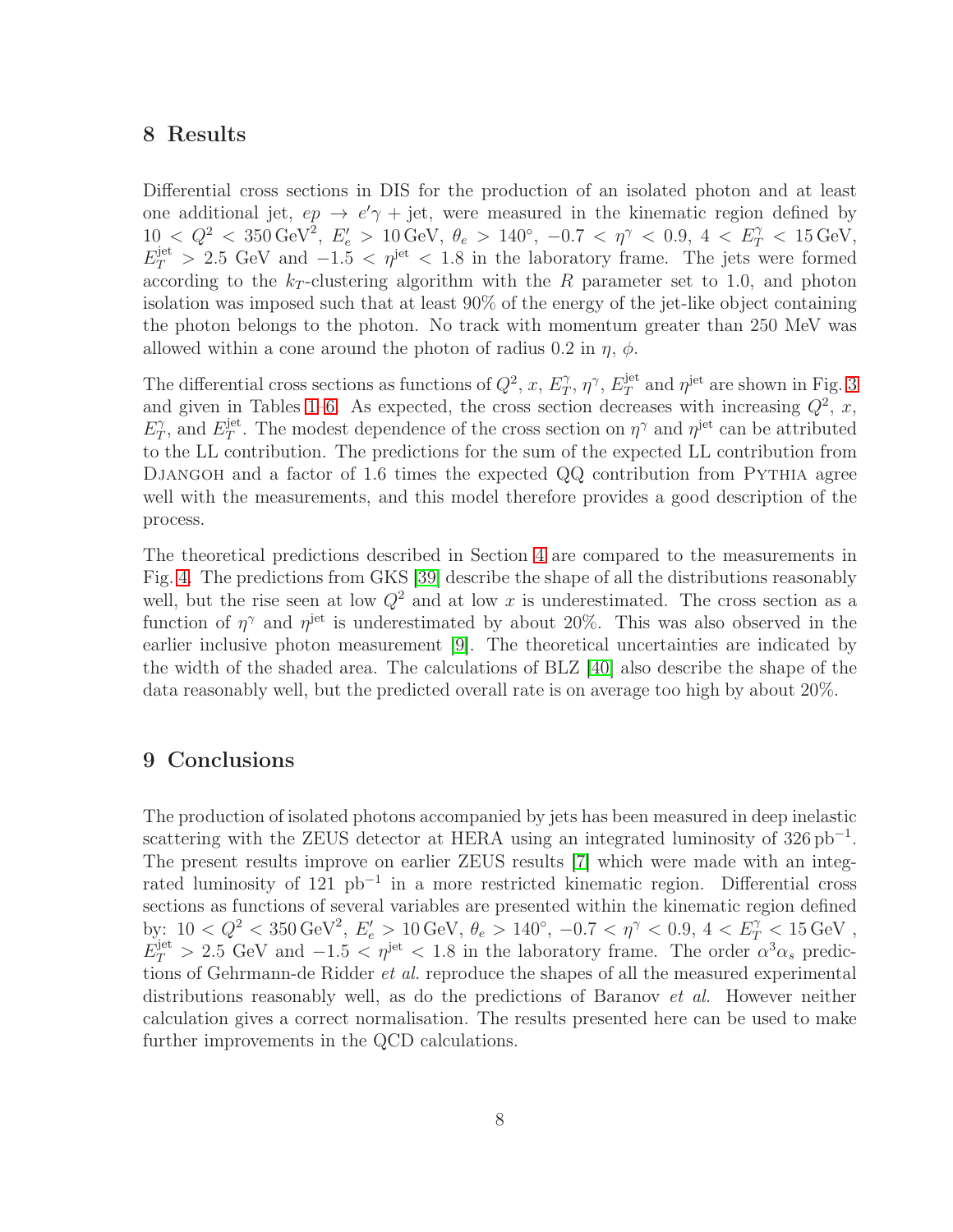## Acknowledgements

We appreciate the contributions to the construction and maintenance of the ZEUS detector of many people who are not listed as authors. The HERA machine group and the DESY computing staff are especially acknowledged for their success in providing excellent operation of the collider and the data-analysis environment. We thank the DESY directorate for their strong support and encouragement. We also thank H. Spiesberger and N. Zotov for providing theoretical results.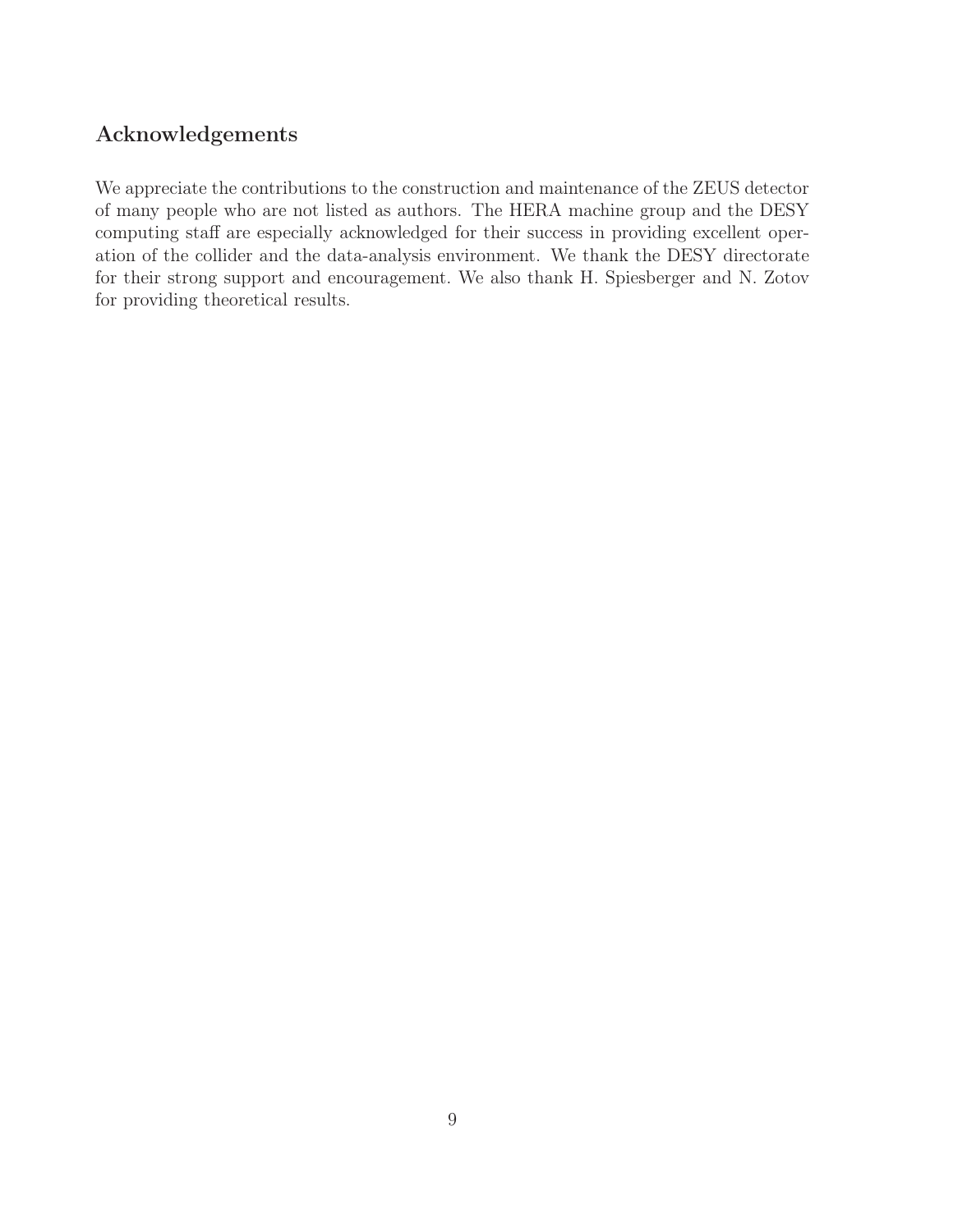#### References

- [1] E. Anassontzis et al., Z. Phys. C 13 (1982) 277; WA70 Collaboration, M. Bonesini et al., Z. Phys. C 38 (1988) 371; E706 Collaboration, G. Alverson et al., Phys. Rev. D 48 (1993) 5; CDF Collaboration, F. Abe et al., Phys. Rev. Lett. 73 (1994) 2662; Erratum: Phys. Rev. Lett. 74 (1995) 1891; CDF Collaboration, D. Acosta et al., Phys. Rev. Lett. 95 (2005) 022003; DØ Collaboration, B. Abbott et al., Phys. Rev. Lett. 84 (2000) 2786; DØ Collaboration, V.M. Abazov et al., Phys. Lett. B 639 (2006) 151; Erratum: Phys. Lett. B 658 (2008) 285.
- [2] ZEUS Collaboration, J. Breitweg et al., Phys. Lett. B 413 (1997) 201.
- [3] ZEUS Collaboration, J. Breitweg et al., Phys. Lett. B 472 (2000) 175.
- [4] ZEUS Collaboration, S. Chekanov et al., Phys. Lett. B 511 (2001) 19.
- [5] ZEUS Collaboration, S Chekanov et al., Eur. Phys. J. C 49 (2007) 511.
- [6] H1 Collaboration, A. Aktas et al., Eur. Phys. J. C 38 (2004) 437.
- [7] ZEUS Collaboration, S. Chekanov et al., Phys. Lett. B 595 (2004) 86.
- [8] H1 Collaboration, F.D. Aaron et al., Eur. Phys. J. C 54 (2008) 371.
- [9] ZEUS Collaboration, S. Chekanov et al., Phys. Lett. B 687 (2010) 16.
- [10] A.D. Martin et al., Eur. Phys. J. C 39 (2005) 155.
- [11] A. Gehrmann-De Ridder, G. Kramer and H. Spiesberger,Nucl. Phys. B 578 (2000) 326.
- [12] A. Gehrmann-De Ridder, T. Gehrmann and E. Poulsen, Phys. Rev. Lett. 96 (2006) 132002.
- [13] A. Gehrmann-De Ridder, T. Gehrmann and E. Poulsen, Eur. Phys. J. C 47 (2006) 395.
- [14] S. Baranov, A. Lipatov and N. Zotov, Phys. Rev. D 81 (2010) 094034.
- [15] ZEUS Collaboration, U. Holm (ed.), The ZEUS Detector. Status Report (unpublished), DESY (1993), available on http://www-zeus.desy.de/bluebook/bluebook.html.
- [16] N. Harnew et al., Nucl. Inst. Meth. A 279 (1989) 290; B. Foster et al., Nucl. Phys. Proc. Suppl. B 32 (1993) 181; B. Foster et al., Nucl. Inst. Meth. A 338 (1994) 254.
- [17] A. Polini et al., Nucl. Inst. Meth. A 581 (2007) 656.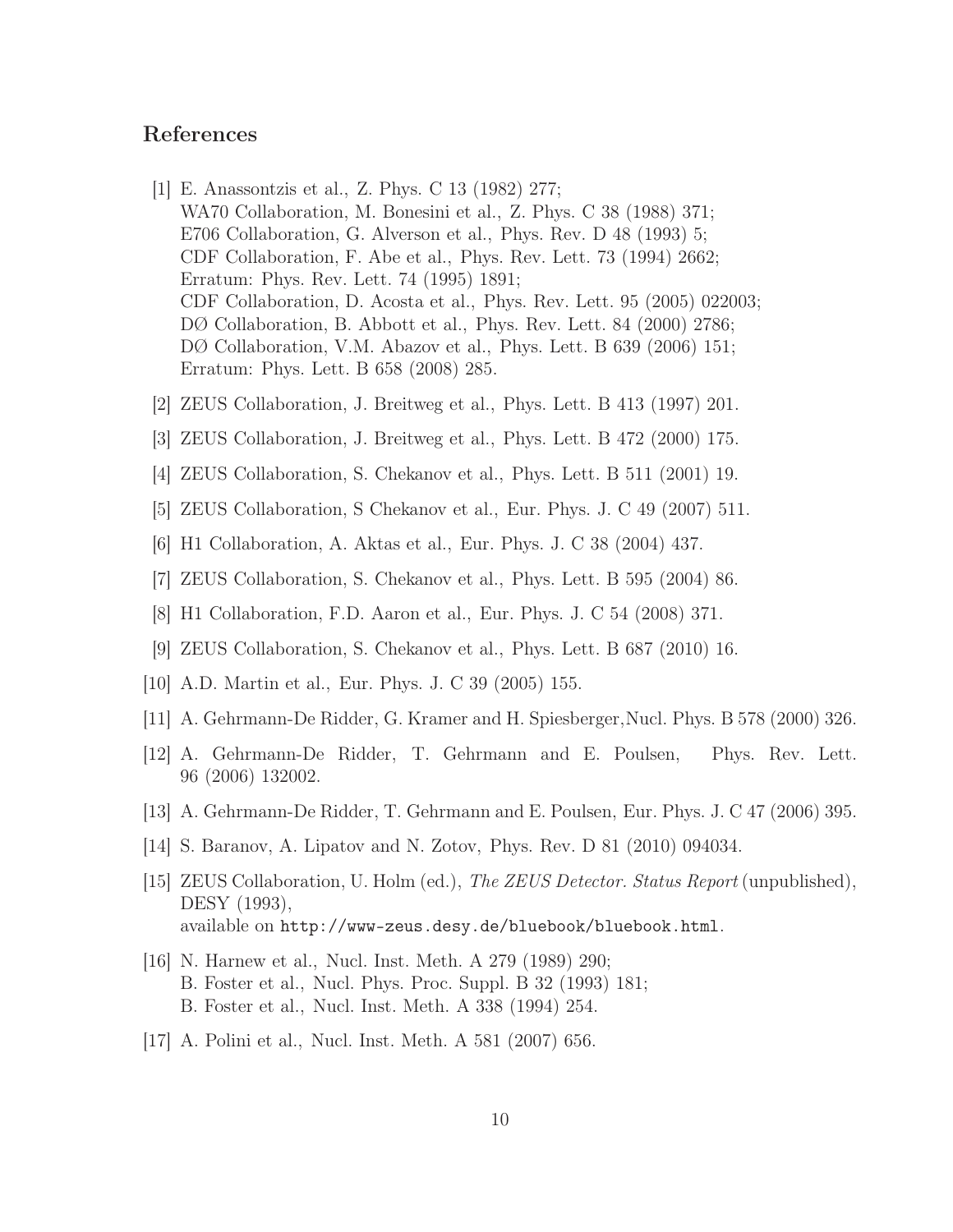- [18] M. Derrick et al., Nucl. Inst. Meth. A 309 (1991) 77; A. Andresen et al., Nucl. Inst. Meth. A 309 (1991) 101; A. Caldwell et al., Nucl. Inst. Meth. A 321 (1992) 356; A. Bernstein et al., Nucl. Inst. Meth. A 336 (1993) 23.
- [19] J. Andruszków et al., Preprint DESY-92-066, DESY, 1992; ZEUS Collaboration, M. Derrick et al., Z. Phys. C 63 (1994) 391; J. Andruszków et al., Acta Phys. Pol. B 32 (2001) 2025.
- [20] M. Helbich et al., Nucl. Inst. Meth. A 565 (2006) 572.
- [21] W.H. Smith, K. Tokushuku and L.W. Wiggers, Proc. Computing in High-Energy Physics (CHEP), Annecy, France, Sept. 1992, C. Verkerk and W. Wojcik (eds.), p. 222. CERN, Geneva, Switzerland (1992). Also in preprint DESY 92-150B.
- [22] P. Allfrey, Nucl. Inst. Meth. A 580 (2007) 1257.
- [23] H. Abramowicz, A. Caldwell and R. Sinkus, Nucl. Inst. Meth. A 365 (1995) 508; R. Sinkus and T. Voss, Nucl. Inst. Meth. A 391 (1997) 360.
- [24] ZEUS Collaboration, M. Derrick et al., Phys. Lett. B 303 (1993) 183.
- [25] ZEUS Collaboration, J. Breitweg et al., Eur. Phys. J. C 1 (1998) 81; ZEUS Collaboration, J. Breitweg et al., Eur. Phys. J. C 6 (1999) 43; G.M. Briskin, Ph.D. Thesis, Tel Aviv University (1998) DESY-THESIS-1998-036.
- [26] S. Catani et al., Nucl. Phys. B 406 (1993) 187.
- [27] S.D. Ellis and D.E. Soper, Phys. Rev. D 48 (1993) 3160.
- [28] H1 and ZEUS Collaborations, F. D. Aaron et al., JHEP 01 (2010) 109.
- [29] L. Bourhis, M. Fontannaz and J.Ph. Guillet, Eur. Phys. J. C 2 (1998) 529.
- [30] T. Sjöstrand et al., JHEP 0605 (2006) 26.
- [31] K. Charchuła, G.A. Schuler and H. Spiesberger, Comp. Phys. Comm. 81 (1994) 381.
- [32] A. Kwiatkowski, H. Spiesberger and H.-J. Möhring, Comp. Phys. Comm. 69 (1992) 155.
- [33] L. Lönnblad, Comp. Phys. Comm. 71 (1992) 15.
- [34] T. Sjöstrand, Comp. Phys. Comm. 39 (1986) 347.
- [35] B. Andersson et al., Phys. Rept. 97 (1983) 31.
- [36] R. Brun et al., geant3, Technical Report CERN-DD/EE/84-1, CERN (1987).
- [37] ZEUS Collaboration, S. Chekanov et al., Eur. Phys. J. C 62 (2009) 625.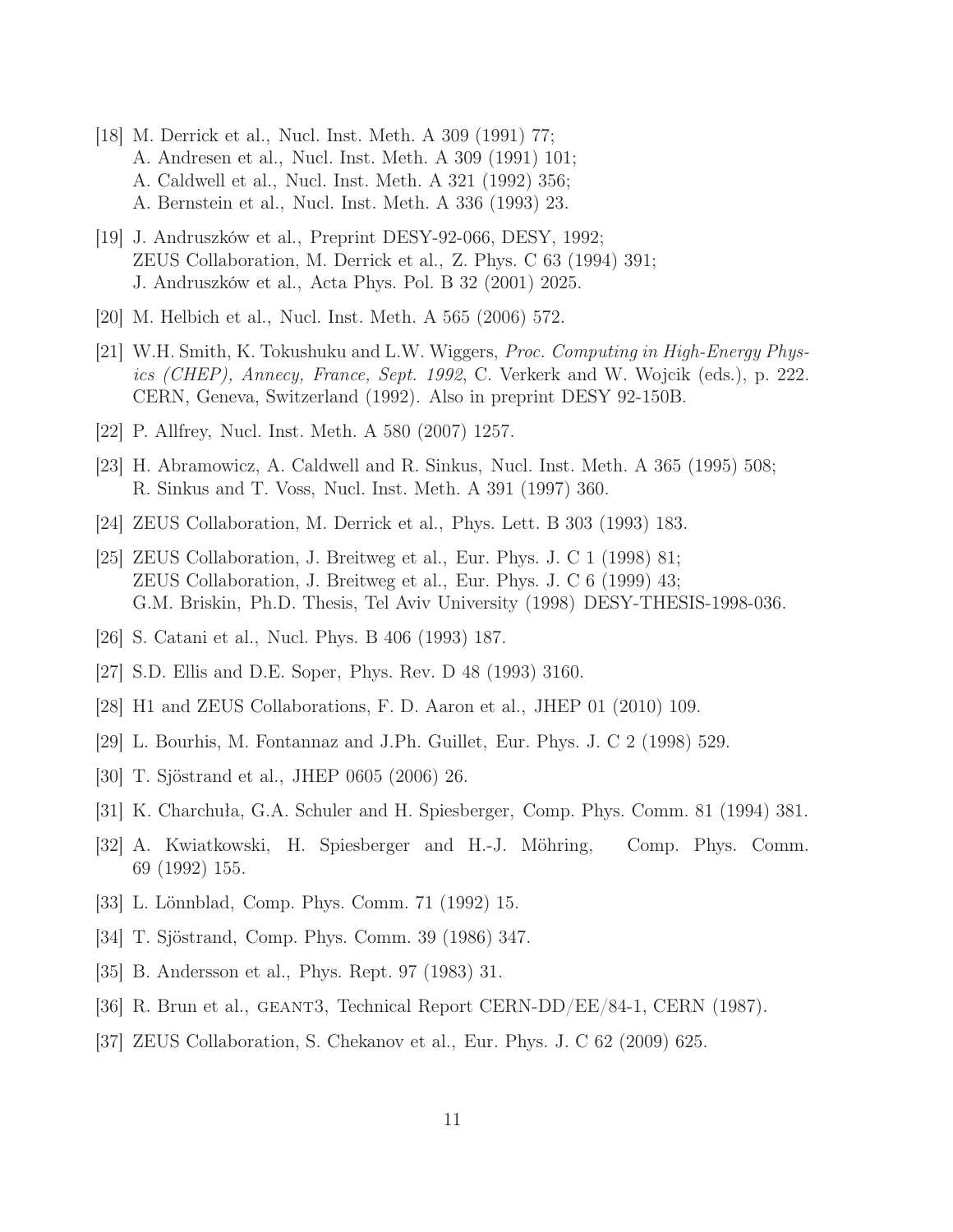- [38] M. Forrest, Ph.D. Thesis, University of Glasgow (2010) (unpublished), <http://theses.gla.ac.uk/1761/> .
- [39] H. Spiesberger, private communication.
- [40] N. Zotov, private communication.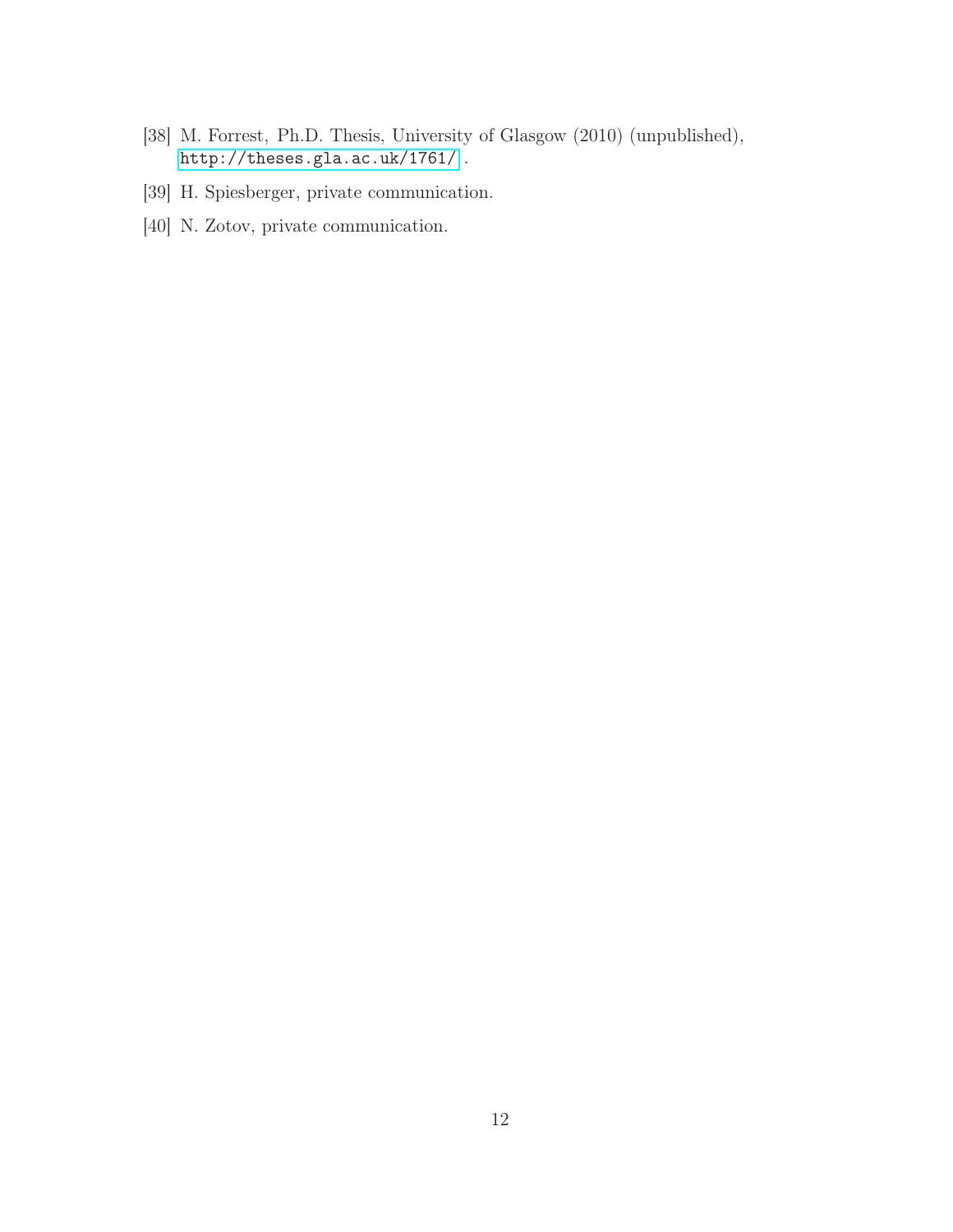| $Q^2$ range<br>$(GeV^2)$ |        | $\frac{d\sigma}{dQ^2}$ (pb GeV <sup>-2</sup> )                |
|--------------------------|--------|---------------------------------------------------------------|
| $10 - 20$                | 0.298  | $\pm 0.024$ (stat.) $\pm 0.019$ (sys.)                        |
| $20 - 40$                | 0.129  | $\pm 0.012$ (stat.) $\pm 0.009$ (sys.)                        |
| $40 - 80   0.049$        |        | $\pm 0.005$ (stat.) $\pm 0.004$ (sys.)                        |
| $80 - 150$               | 0.0224 | $\pm 0.0023$ (stat.) $\pm 0.0011$ (sys.)                      |
|                          |        | $150 - 350$   0.0037 $\pm 0.0007$ (stat.) $\pm 0.0002$ (sys.) |

<span id="page-20-0"></span>**Table 1:** Measured differential cross-section  $\frac{d\sigma}{dQ^2}$ . The quoted systematic uncertainty includes all the components added in quadrature.

| $x$ range |  | $\frac{d\sigma}{dx}$ (pb) |                                                                               |
|-----------|--|---------------------------|-------------------------------------------------------------------------------|
|           |  |                           | $0.0002 - 0.001 \mid 4869 \quad \pm 334 \text{(stat.)} \pm 312 \text{(sys.)}$ |
| 0.001     |  |                           | $-$ 0.003   1811 $\pm$ 139 (stat.) $\pm$ 104 (sys.)                           |
| 0.003     |  | $-0.01$                   | $278 \pm 31 \text{(stat.)} \pm 13 \text{(sys.)}$                              |
| 0.01      |  | $-0.02$                   | $25 \pm 7(\text{stat.}) \pm 3(\text{sys.})$                                   |

**Table 2:** Measured differential cross-section  $\frac{d\sigma}{dx}$ . Details as in Table [1.](#page-20-0)

| $E_T^{\gamma}$ range | $\frac{d\sigma}{dE_{\tau}^{\gamma}}$ (pb GeV <sup>-1</sup> )                                                                                                                                                                                                                                                                                                                             |
|----------------------|------------------------------------------------------------------------------------------------------------------------------------------------------------------------------------------------------------------------------------------------------------------------------------------------------------------------------------------------------------------------------------------|
| (GeV)                |                                                                                                                                                                                                                                                                                                                                                                                          |
|                      |                                                                                                                                                                                                                                                                                                                                                                                          |
|                      |                                                                                                                                                                                                                                                                                                                                                                                          |
|                      |                                                                                                                                                                                                                                                                                                                                                                                          |
| $10 - 15$            | $\begin{tabular}{ c c c c c c c} \hline 4 & - & 6 & 2.38 & \pm 0.18 \, (\text{stat.}) \, \pm 0.13 \, (\text{sys.}) \\ 6 & - & 8 & 1.28 & \pm 0.10 \, (\text{stat.}) \, \pm 0.06 \, (\text{sys.}) \\ 8 & - & 10 & 0.62 & \pm 0.08 \, (\text{stat.}) \, \pm 0.04 \, (\text{sys.}) \\ 10 & - & 15 & 0.26 & \pm 0.03 \, (\text{stat.}) \, \pm 0.02 \, (\text{sys.}) \\ \hline \end{tabular}$ |

**Table 3:** Measured differential cross-section  $\frac{d\sigma}{dE_T^{\gamma}}$ . Details as in Table [1.](#page-20-0)

| $\eta^{\gamma}$ range | $\frac{d\sigma}{dn^{\gamma}}$ (pb)                                                                                                                                                                                                                    |
|-----------------------|-------------------------------------------------------------------------------------------------------------------------------------------------------------------------------------------------------------------------------------------------------|
| $-0.7$                |                                                                                                                                                                                                                                                       |
| $-0.3$                |                                                                                                                                                                                                                                                       |
| 0.1                   |                                                                                                                                                                                                                                                       |
| $0.5 -$               | $\begin{tabular}{ll} $-$ & -0.3$ & 7.6 & \pm 0.6 (stat.) \pm 0.5 (sys.) \\ $-$ & 0.1$ & 6.7 & \pm 0.5 (stat.) \pm 0.3 (sys.) \\ $-$ & 0.5$ & 5.8 & \pm 0.6 (stat.) \pm 0.3 (sys.) \\ $-$ & 0.9$ & 5.2 & \pm 0.5 (stat.) \pm 0.4 (sys.) \end{tabular}$ |

**Table 4:** Measured differential cross-section  $\frac{d\sigma}{d\eta}$ . Details as in Table [1.](#page-20-0)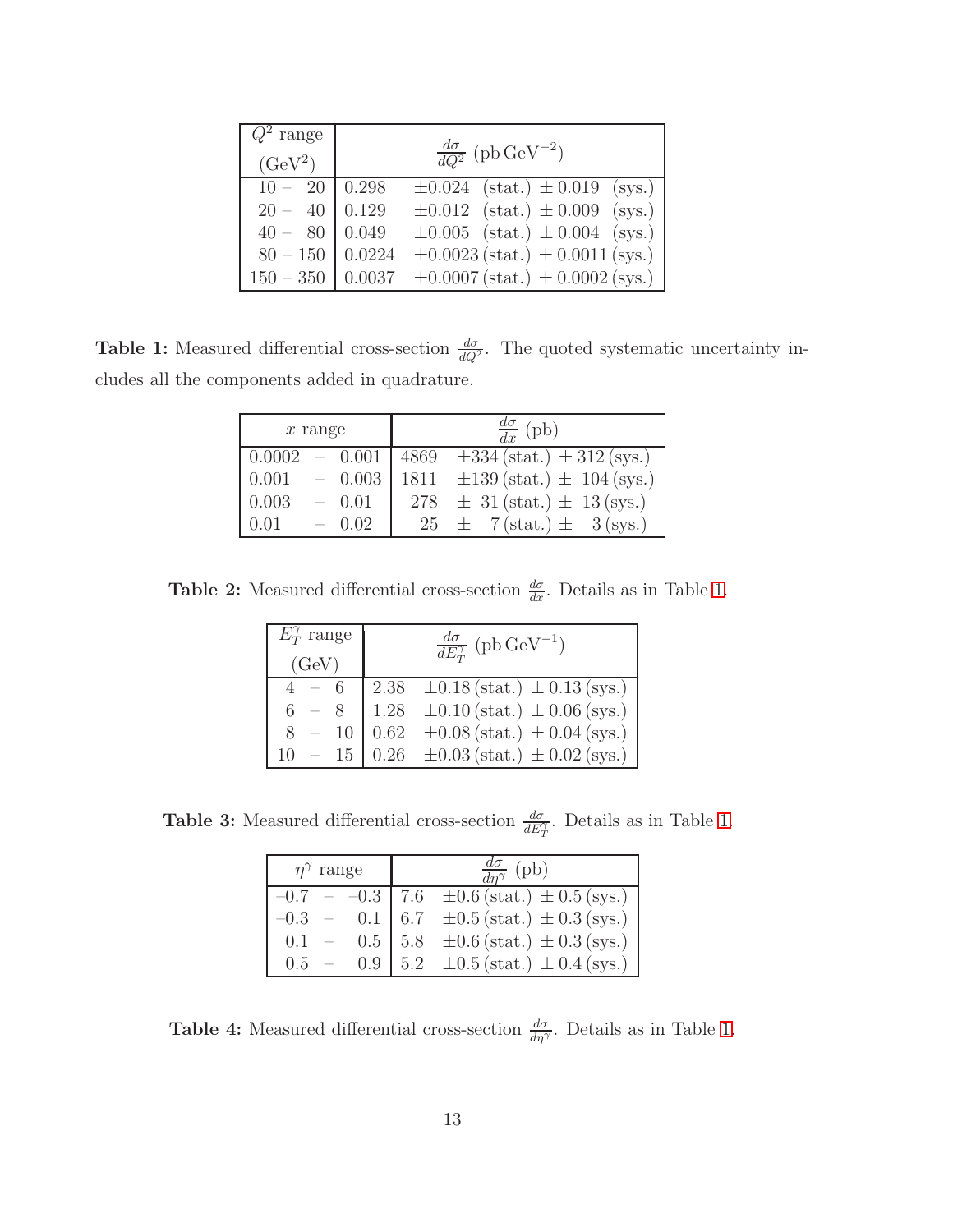| $\overline{E_T^{\text{jet}}}$ range<br>(GeV) | $\frac{d\sigma}{dE_T^{\rm jet}}$ (pb GeV <sup>-1</sup> ) |
|----------------------------------------------|----------------------------------------------------------|
| $2.5 -$<br>$4 \cdot$                         | $\pm 0.16$ (stat.) $\pm 0.08$ (sys.)<br>$\mid$ 1.40      |
| $4 - 6$                                      | $\pm 0.11$ (stat.) $\pm 0.10$ (sys.)<br>$\mid$ 1.19      |
| $6 - 8   1.01$                               | $\pm 0.10$ (stat.) $\pm 0.07$ (sys.)                     |
| $8 - 10   0.74$                              | $\pm 0.07$ (stat.) $\pm 0.05$ (sys.)                     |
| $10 - 15   0.32$                             | $\pm 0.03$ (stat.) $\pm 0.02$ (sys.)                     |
| $15 - 35   0.031$                            | $\pm 0.006$ (stat.) $\pm 0.003$ (sys.)                   |

**Table 5:** Measured differential cross-section  $\frac{d\sigma}{dE_T^{\text{jet}}}.$  Details as in Table [1.](#page-20-0)

| $\eta^{\rm jet}$ range | $\frac{d\sigma}{d\eta^{\text{jet}}}$ (pb)                   |
|------------------------|-------------------------------------------------------------|
|                        | $-1.5$ - $-0.7$   1.53 $\pm 0.17$ (stat.) $\pm 0.15$ (sys.) |
| $-0.7 -$               | 0.1   2.84 $\pm 0.25$ (stat.) $\pm$ 0.19 (sys.)             |
| 0.1                    | 0.9 3.91 $\pm$ 0.33 (stat.) $\pm$ 0.14 (sys.)               |
| $0.9 -$                | 1.8 3.57 $\pm 0.29$ (stat.) $\pm 0.22$ (sys.)               |

<span id="page-21-0"></span>**Table 6:** Measured differential cross-section  $\frac{d\sigma}{d\eta^{jet}}$ . Details as in Table [1.](#page-20-0)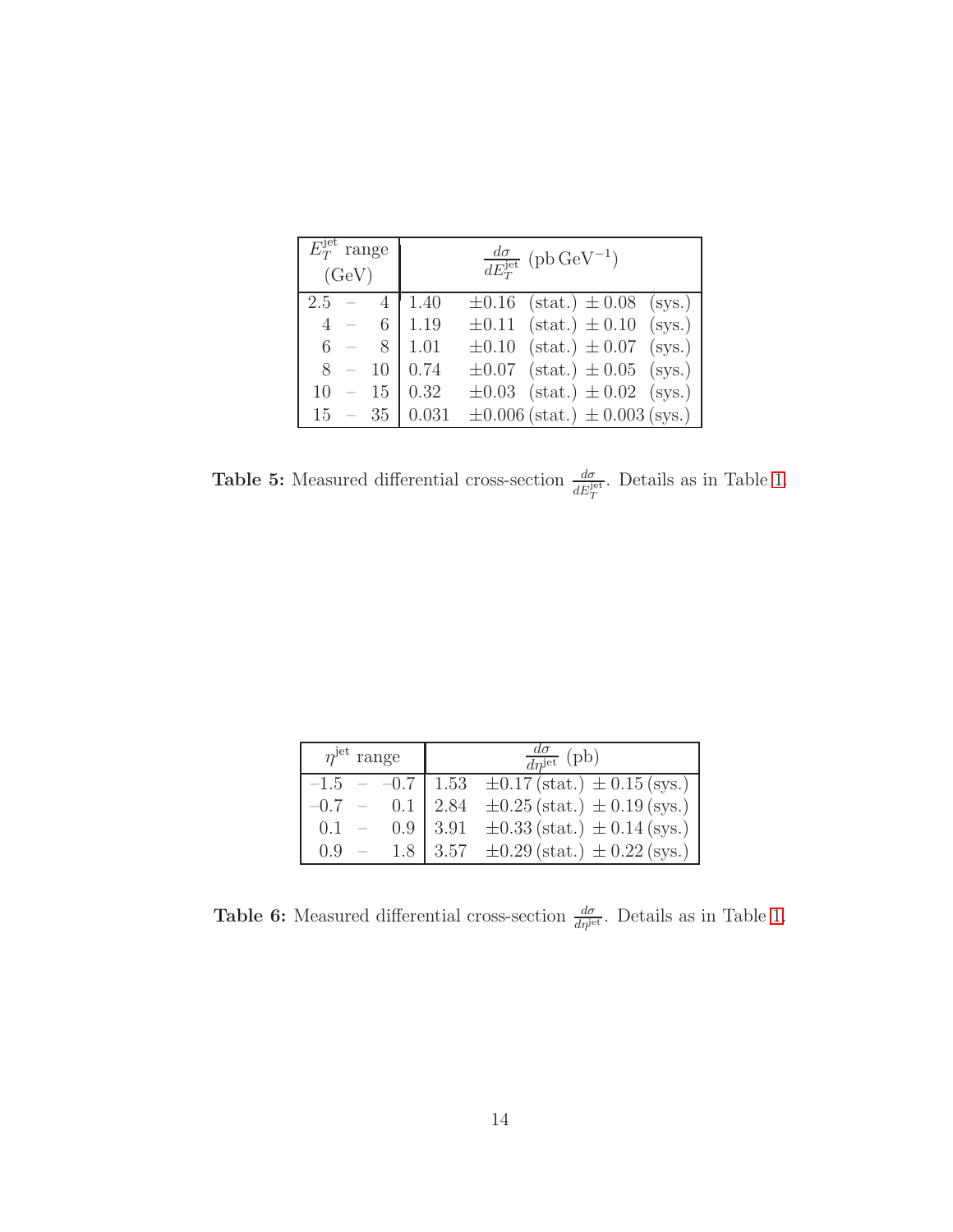



(b)



<span id="page-22-0"></span>Figure 1: Lowest-order tree-level diagrams for isolated photon production in  $ep$  scattering. (a) - (b): quark radiative diagrams; (c) - (d): lepton radiative diagrams.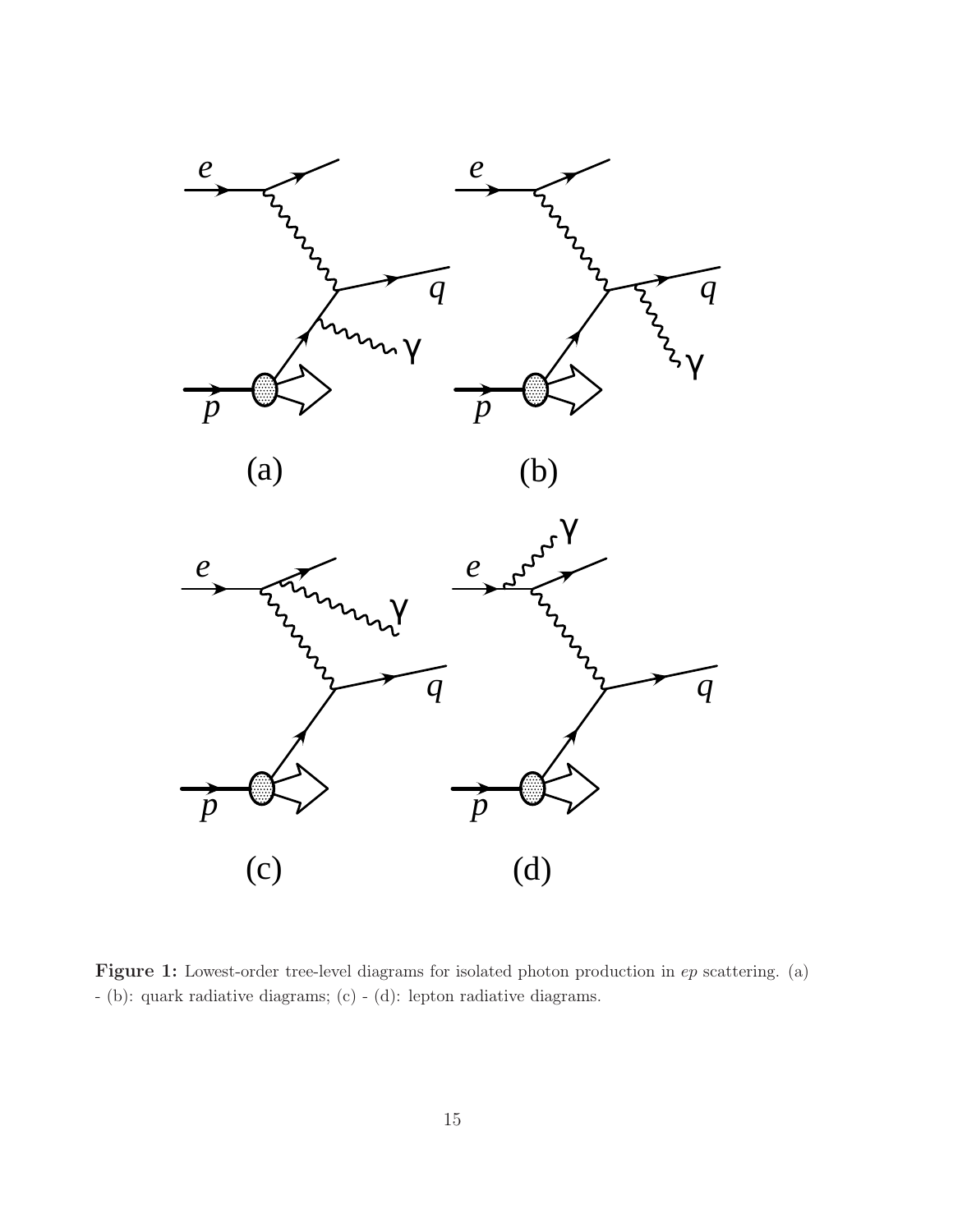

<span id="page-23-0"></span>Figure 2: Distribution of (a)  $\langle \delta Z \rangle$ , (b)  $f_{\text{max}}$ . The error bars represent the statistical uncertainties. The light shaded histogram shows a fit to the data of three components with fixed shapes as described in the text. The dark shaded histogram represents the QQ component of the fit, and the white histogram the LL component.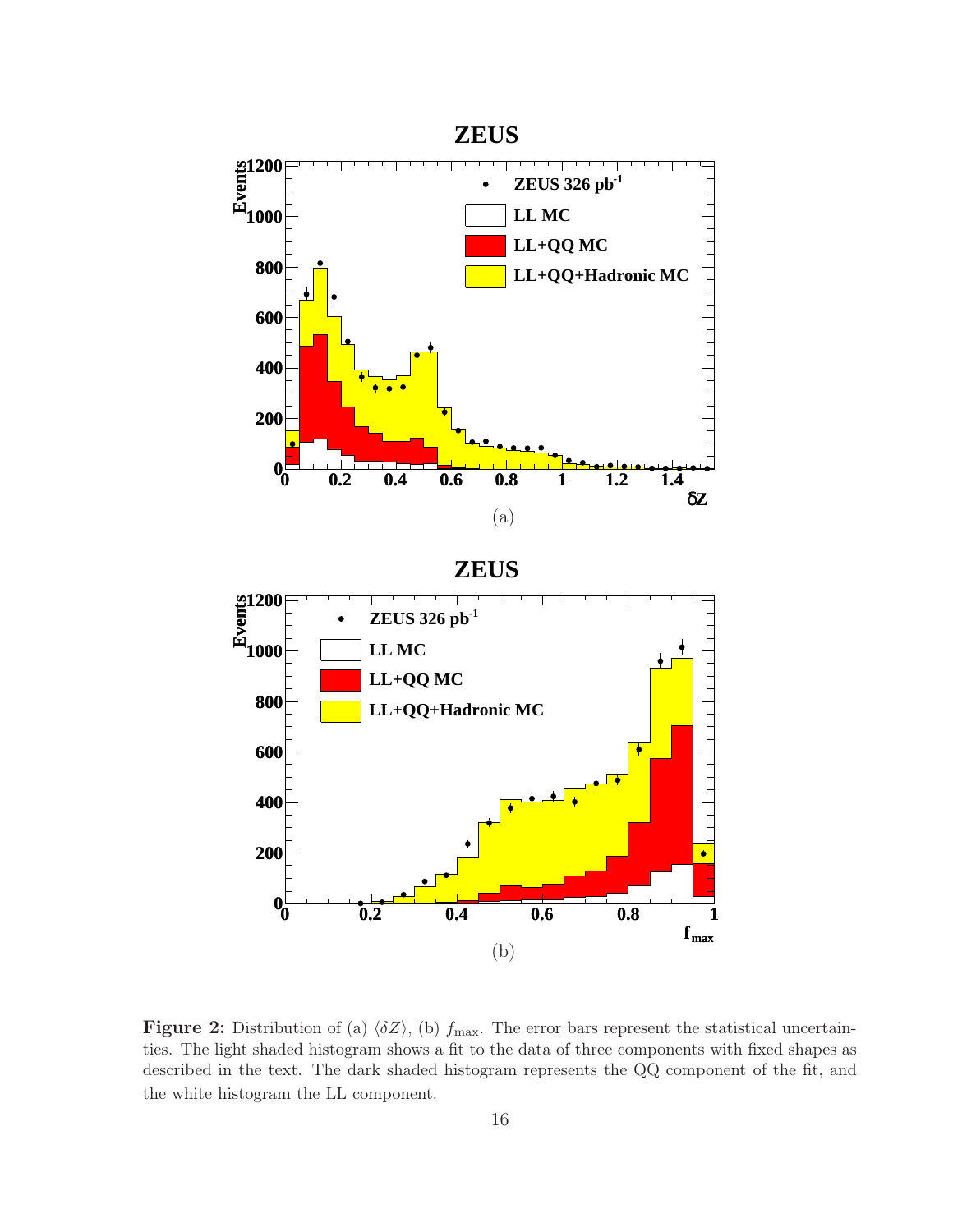

<span id="page-24-0"></span>**Figure 3:** Isolated photon differential cross sections in (a)  $Q^2$ , (b) x, (c)  $E_T^{\gamma}$  $\gamma_T^{\gamma}$ , (d)  $η^{\gamma}$ , (e)  $E_T^{\text{jet}}$  $_T^{\rm jet},$ and (f)  $\eta^{\text{jet}}$ . The inner and outer error bars show, respectively, the statistical uncertainty and the statistical and systematic uncertainties add<sup>7</sup>d in quadrature. The solid histograms are the reweighted Monte Carlo predictions from the sum of QQ photons from PYTHIA normalised by a factor 1.6 plus DJANGOH LL photons. The dashed (dotted) lines show the QQ (LL) contributions.